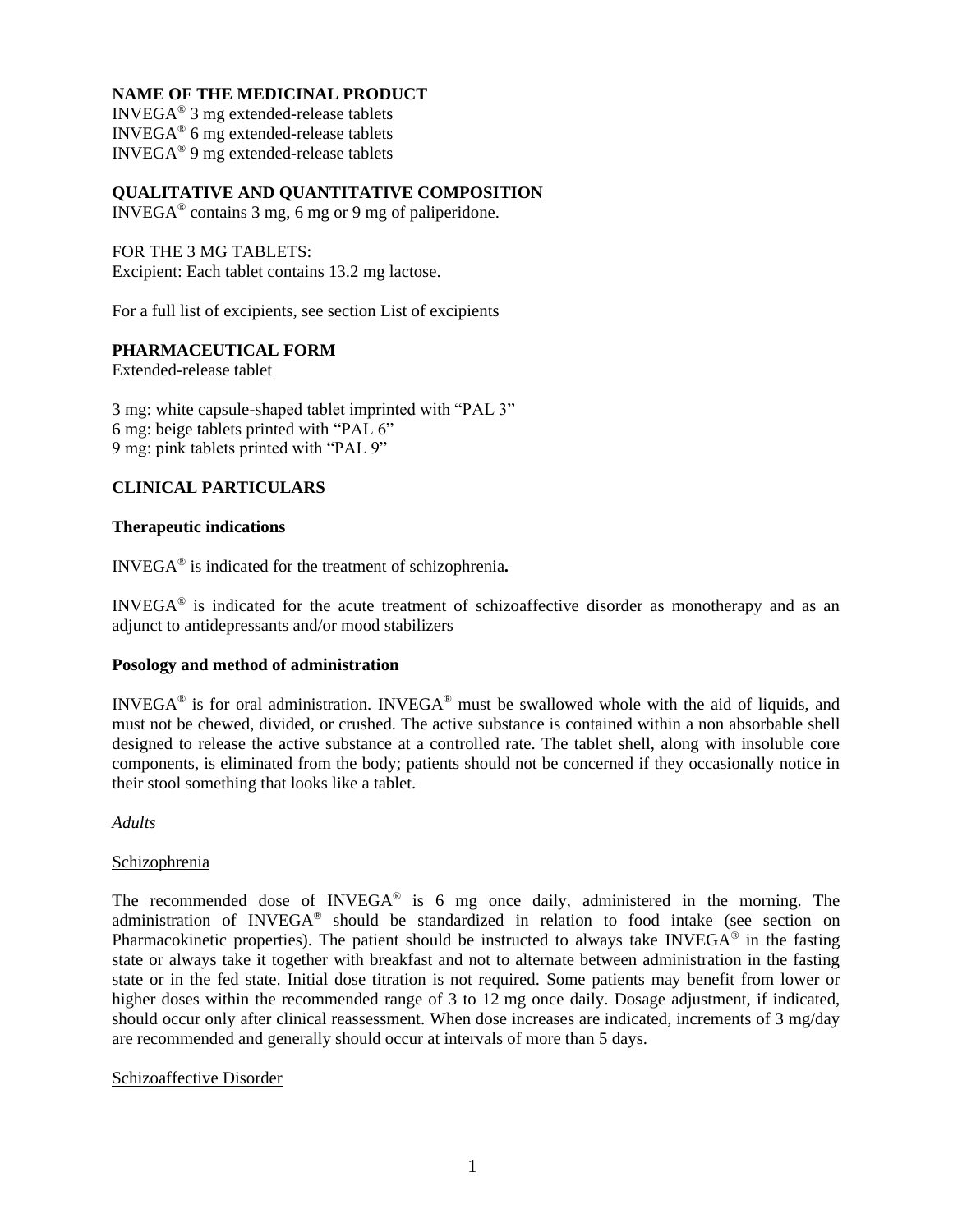The recommended dose of INVEGA® for the treatment of schizoaffective disorder is 6 mg once daily, administered in the morning. Initial dose titration is not required. Some patients may benefit from lower or higher doses within the recommended dose range of 3 to 12 mg once daily. A general trend for greater effects was seen with higher doses. This trend must be weighed against dose-related increase in adverse reactions. Dosage adjustment, if indicated, should occur only after clinical reassessment. Dose increases, if indicated, generally should occur at intervals of more than 4 days. When dose increases are indicated, increments of 3 mg/day are recommended. The maximum recommended dose is 12 mg/day.

## *Patients with hepatic impairment*

No dose adjustment is required in patients with mild or moderate hepatic impairment. As INVEGA<sup>®</sup> has not been studied in patients with severe hepatic impairment, caution is recommended in such patients.

# *Patients with renal impairment*

For patients with mild renal impairment (creatinine clearance  $\geq 50$  to  $\lt 80$  ml/min), the recommended initial dose of INVEGA $\degree$  is 3 mg once daily. The dose may be increased to 6mg once daily based on clinical response and tolerability.

For patients with moderate to severe renal impairment (creatinine clearance  $\geq 10$  to  $\lt 50$  ml/min), the recommended initial dose of INVEGA<sup>®</sup> is 3 mg every other day, which may then be increased to 3 mg once daily after clinical reassessment. As INVEGA® has not been studied in patients with creatinine clearance below 10 ml/min, use is not recommended in such patients.

## *Elderly*

Dosing recommendations for elderly patients with normal renal function ( $\geq 80$  ml/min) are the same as for adults with normal renal function. However, because elderly patients may have diminished renal function, dose adjustments may be required according to their renal function status (see Patients with Renal Impairment above). INVEGA<sup>®</sup> should be used with caution in elderly patients with dementia with risk factors for stroke (see section on Special warnings and special precautions for use).

# *Pediatrics*

Safety and effectiveness of INVEGA<sup>®</sup> in patients  $<$  18 years of age have not been studied. There is no experience in children.

# *Other special populations*

No dose adjustment for INVEGA® is recommended based on gender, race, or smoking status. (For pregnant women and breast-feeding mothers, see section on Pregnancy and lactation)

# *Switching to other antipsychotic medicinal products*

There are no systematically collected data to specifically address switching patients from INVEGA® to other antipsychotic medicinal products. Due to different pharmacodynamic and pharmacokinetic profiles among antipsychotic medicinal products, supervision by a clinician is needed when switching to another antipsychotic product is considered medically appropriate.

# **Contraindications**

- Hypersensitivity to paliperidone or to any of the excipients.
- Hypersensitivity to risperidone since paliperidone is an active metabolite of risperidone,

# **Special Warnings and Special Precautions for Use**

*QT interval*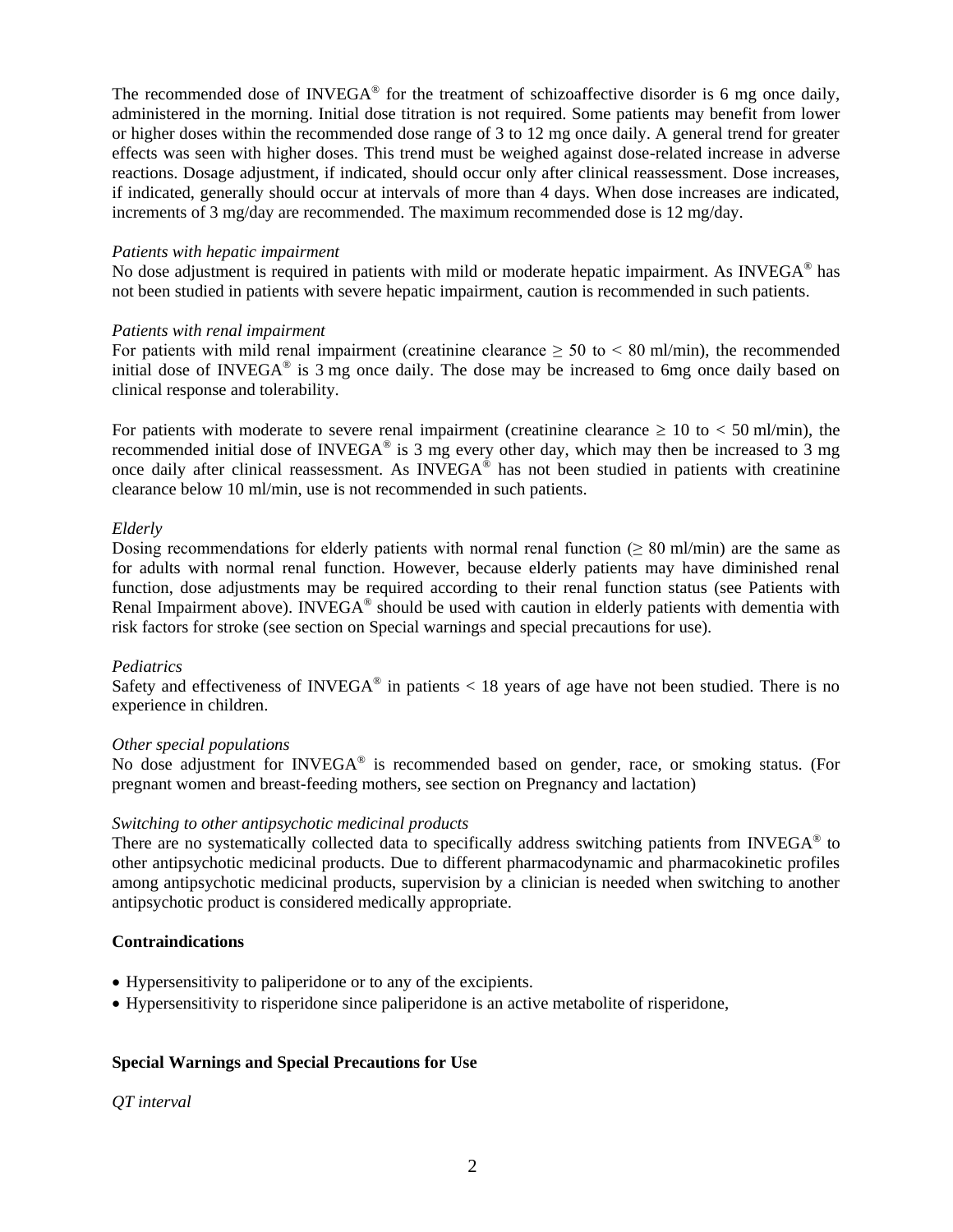As with other antipsychotics, caution should be exercised when INVEGA<sup>®</sup> is prescribed in patients with known cardiovascular disease or family history of QT prolongation, and in concomitant use with other medicines thought to prolong the QT interval.

## *Neuroleptic malignant syndrome*

Neuroleptic Malignant Syndrome (NMS), characterized by hyperthermia, muscle rigidity, autonomic instability, altered consciousness, and elevated serum creatine phosphokinase levels has been reported to occur with antipsychotics, including paliperidone. Additional clinical signs may include myoglobinuria (rhabdomyolysis) and acute renal failure. If a patient develops signs or symptoms indicative of NMS, all antipsychotics, including INVEGA® , should be discontinued.

## *Tardive dyskinesia/extrapyramidal symptoms*

Medicines with dopamine receptor antagonistic properties have been associated with the induction of tardive dyskinesia characterized by rhythmical, involuntary movements, predominantly of the tongue and/or face. If signs and symptoms of tardive dyskinesia appear, the discontinuation of all antipsychotics, including INVEGA® , should be considered.

# *Extrapyramidal symptoms and psychostimulants*

Caution is warranted in patients receiving both psychostimulants (e.g. methylphenidate) and paliperidone concomitantly, as extrapyramidal symptoms could emerge when adjusting one or both medications. Gradual withdrawal of one or both treatments should be considered (see section on Interaction with other medicinal products and other forms of interaction).

## *Hyperglycemia and Diabetes Mellitus*

Hyperglycemia, diabetes mellitus, and exacerbation of pre-existing diabetes have been reported during treatment with INVEGA® . Assessment of the relationship between atypical antipsychotic use and glucose abnormalities is complicated by the possibility of an increased background risk of diabetes mellitus in patients with schizophrenia and the increasing incidence of diabetes mellitus in the general population. Given these confounders, the relationship between atypical antipsychotic use and hyperglycemia-related adverse events is not completely understood. Any patient treated with atypical antipsychotics, including INVEGA® should be monitored for symptoms of hyperglycemia and diabetes mellitus. (See section on Undesirable Effects).

## *Weight*

Weight gain has been observed with atypical antipsychotic use. Clinical monitoring of weight is recommended.

## *Orthostatic hypotension*

Paliperidone may induce orthostatic hypotension in some patients based on its alpha-blocking activity. Based on pooled data from the three, placebo-controlled, 6-week, fixed-dose trials with INVEGA<sup>®</sup> (3, 6, 9, and 12 mg), orthostatic hypotension was reported by 2.5% of subjects treated with INVEGA<sup>®</sup> compared with 0.8% of subjects treated with placebo. INVEGA<sup>®</sup> should be used with caution in patients with known cardiovascular disease (e.g., heart failure, myocardial infarction or ischemia, conduction abnormalities), cerebrovascular disease, or conditions that predispose the patient to hypotension (e.g., dehydration, hypovolemia, and treatment with antihypertensive medications).

## *Seizures*

INVEGA® should be used cautiously in patients with a history of seizures or other conditions that potentially lower the seizure threshold.

## *Potential for gastrointestinal obstruction*

Because the INVEGA<sup>®</sup> tablet is non-deformable and does not appreciably change shape in the gastrointestinal tract, INVEGA® should not ordinarily be administered to patients with preexisting severe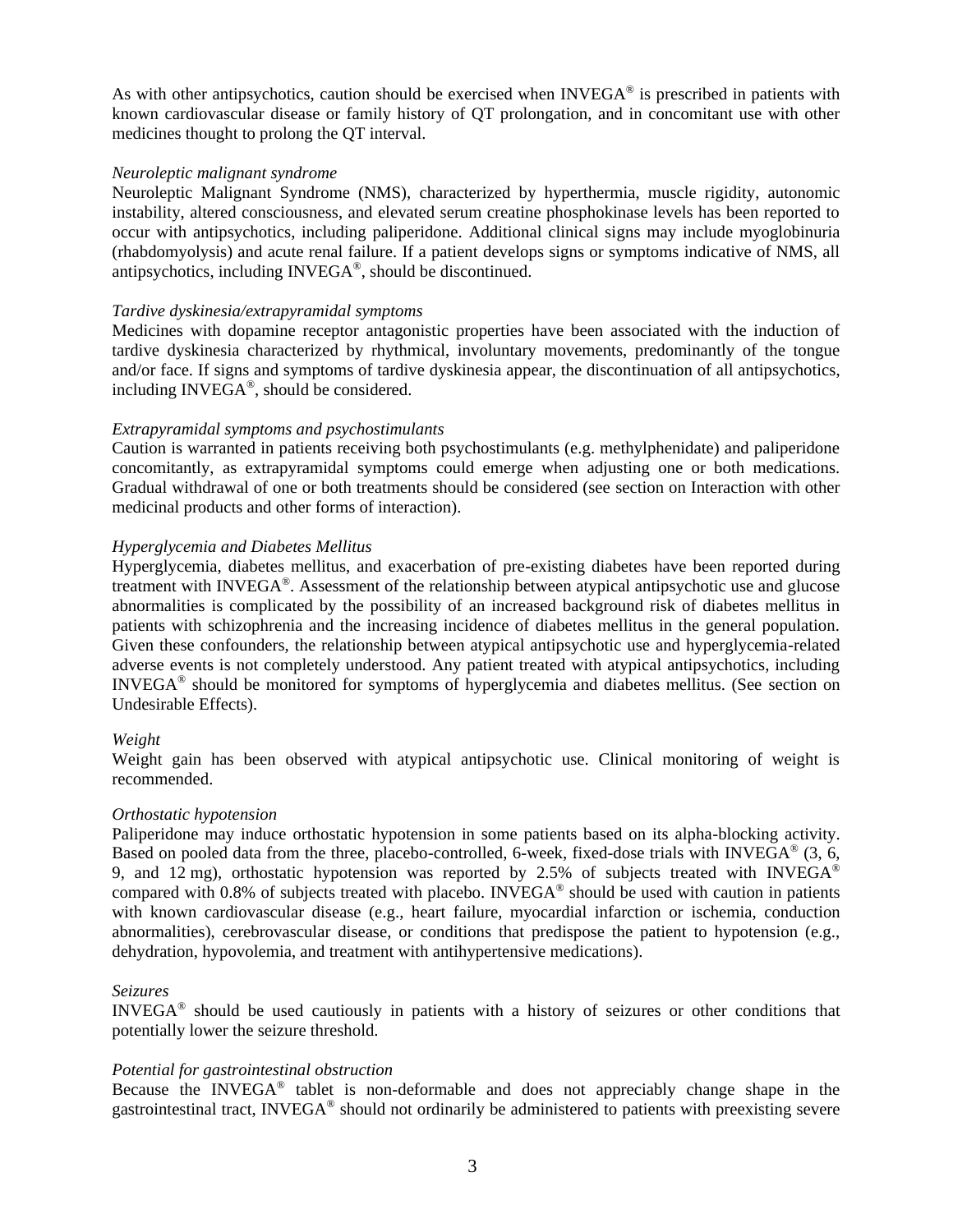gastrointestinal narrowing (pathologic or iatrogenic) or in patients with dysphagia or significant difficulty in swallowing tablets. There have been rare reports of obstructive symptoms in patients with known strictures in association with the ingestion of medicines in non-deformable controlled-release formulations. Due to the controlled-release design of the dosage form, INVEGA® should only be used in patients who are able to swallow the tablet whole.

## *Conditions with decreased gastro-intestinal transit time*

Conditions leading to shorter gastrointestinal transit time, e.g., diseases associated with chronic severe diarrhea, may result in a reduced absorption of paliperidone.

#### *Renal impairment*

The plasma concentrations of paliperidone are increased in patients with renal impairment and, therefore, dosage adjustment may be required in some patients (see section on Posology and method of administration and on Pharmacokinetic properties). No data are available in patients with a creatinine clearance below 10 ml/min. Paliperidone should not be used in patients with creatinine clearance below 10 ml/min.

#### *Hepatic impairment*

No data are available in patients with severe hepatic impairment (Child-Pugh class C). Caution is recommended if paliperidone is used in such patients.

#### *Elderly patients with dementia*

INVEGA® has not been studied in elderly patients with dementia.

#### *Overall mortality*

Elderly patients with dementia-related psychosis treated with atypical antipsychotics drugs are at an increased risk of death compared to placebo. Analyses of 17 placebo-controlled trials (modal duration of 10 weeks) in these subjects revealed a risk of death in the drug-treated subjects of between 1.6 to 1.7 times that seen in placebo-treated subjects. Over the course of a typical 10-week controlled trial, the rate of death in drug-treated subjects was about 4.5%, compared to a rate of about 2.6% in the placebo group. Although the causes of death were varied, most of the deaths appeared to be either cardiovascular (e.g., heart failure, sudden death) or infectious (e.g., pneumonia) in nature. INVEGA<sup>®</sup> is not approved for the treatment of patients with dementia-related psychosis.

#### *Cerebrovascular adverse events*

In placebo-controlled trials in elderly patients with dementia-treated with some atypical antipsychotic drugs, including risperidone, there was a higher incidence of cerebrovascular adverse events (cerebrovascular accidents and transient ischemic attacks) including fatalities, compared to placebo.

In placebo-controlled trials in elderly patients with dementia there was a significantly higher incidence of cerebrovascular adverse events, such as stroke (including fatalities) and transient ischemic attacks in patients (mean age 85 years, range 73-97) treated with risperidone compared to patients treated with placebo. The pooled data from six placebo-controlled trials in mainly elderly patients (>65 years of age) with dementia showed that cerebrovascular adverse events (serious and non-serious combined) occurred in 3.3%(33/989) of patients treated with risperidone and 1.2% (8/693) of patients treated with placebo. The Odds Ratio (95% exact confidence interval) was 2.96 (1.33, 7.45).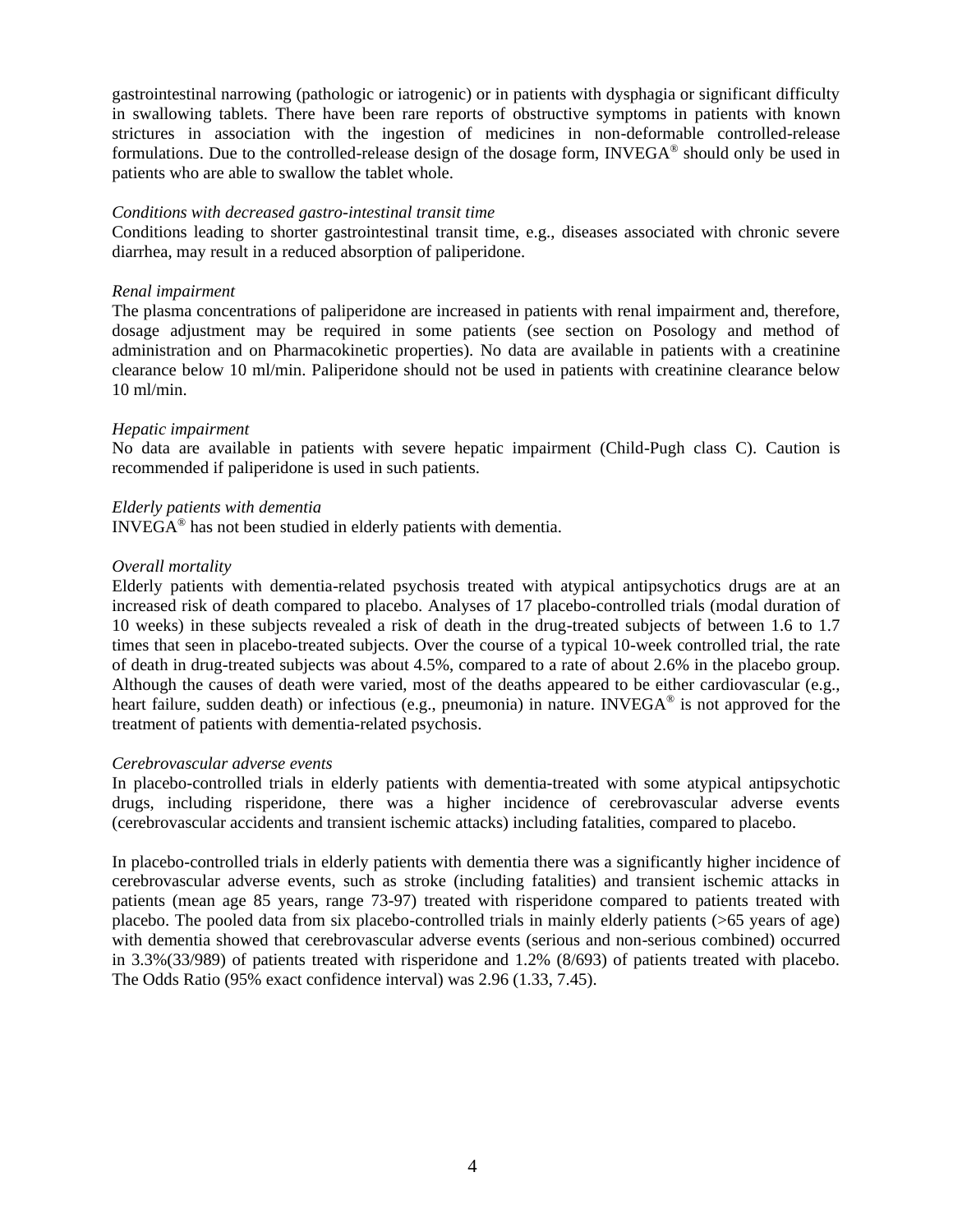## *Venous Thromboembolism*

Cases of venous thromboembolism (VTE) have been reported with antipsychotic drugs. Since patients treated with antipsychotics often present with acquired risk factors for VTE, all possible risk factors for VTE should be identified before and during treatment with INVEGA® and preventive measures undertaken.

## *Parkinson's disease and dementia with Lewy bodies*

Physicians should weigh the risks versus the benefits when prescribing antipsychotic medicinal products, including INVEGA® , to patients with Parkinson's Disease or Dementia with Lewy Bodies (DLB) since both groups may be at increased risk of Neuroleptic Malignant Syndrome as well as having an increased sensitivity to antipsychotics. Manifestation of this increased sensitivity can include confusion, obtundation, postural instability with frequent falls, in addition to extrapyramidal symptoms.

## *Priapism*

Medicines with alpha-adrenergic blocking effects have been reported to induce priapism. Priapism has been reported with paliperidone during postmarketing surveillance (see section on Undesirable Effects).

## *Body temperature regulation*

Disruption of the body's ability to reduce core body temperature has been attributed to antipsychotic medicines. Appropriate care is advised when prescribing  $INVEGA^{\circledast}$  to patients who will be experiencing conditions which may contribute to an elevation in core body temperature, e.g., exercising strenuously, exposure to extreme heat, receiving concomitant medication with anticholinergic activity, or being subject to dehydration.

## *Antiemetic effect*

An antiemetic effect was observed in preclinical studies with paliperidone. This effect, if it occurs in humans, may mask the signs and symptoms of overdosage with certain medicines or of conditions such as intestinal obstruction, Reye's syndrome, and brain tumour.

## *Intraoperative Floppy Iris Syndrome*

Intraoperative floppy iris syndrome (IFIS) has been observed during cataract surgery in patients treated with medicines with alpha1a-adrenergic antagonist effect, such as INVEGA® (see section on Undesirable Effects).

IFIS may increase the risk of eye complications during and after the operation. Current or past use of medicines with alpha1a-adrenergic antagonist effect should be made known to the ophthalmic surgeon in advance of surgery. The potential benefit of stopping alpha1 blocking therapy prior to cataract surgery has not been established and must be weighed against the risk of stopping the antipsychotic therapy.

## *Lactose content (pertains only to the 3 mg tablets)*

Patients with rare hereditary problems of galactose intolerance, the Lapp lactase deficiency or glucosegalactose malabsorption should not take this medicine.

# *Leukopenia, Neutropenia, and Agranulocytosis*

Class Effect: In clinical trial and/or postmarketing experience, events of leukopenia/neutropenia have been reported temporally related to antipsychotic agents, including INVEGA®. Agranulocytosis has also been reported.

Possible risk factors for leukopenia/neutropenia include pre-existing low white blood cell count (WBC) and history of drug-induced leukopenia/neutropenia. Patients with a history of a clinically significant low WBC or a drug-induced leukopenia/neutropenia should have their complete blood count (CBC) monitored frequently during the first few months of therapy and discontinuation of INVEGA® should be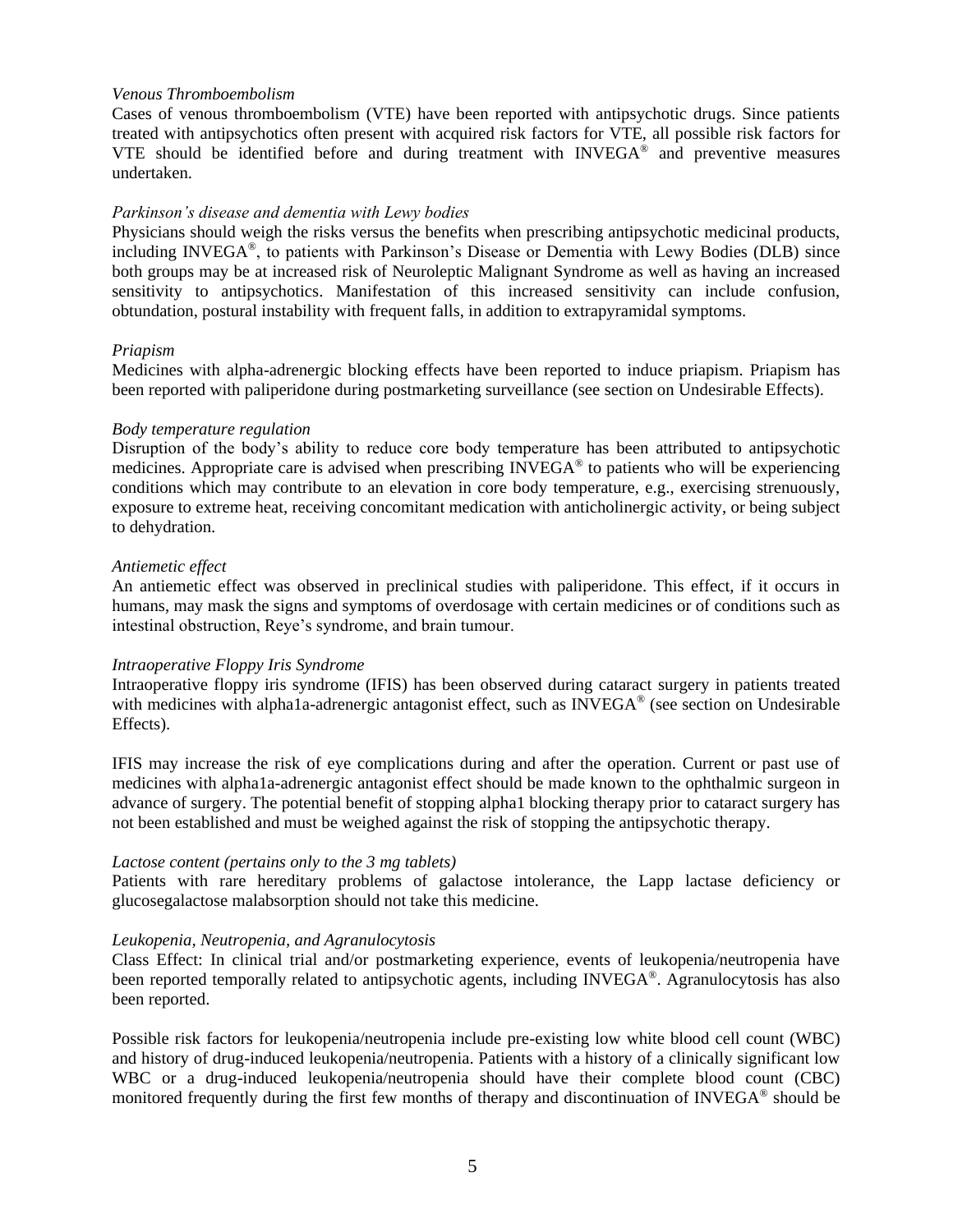considered at the first sign of a clinically significant decline in WBC in the absence of other causative factors.

Patients with clinically significant neutropenia should be carefully monitored for fever or other symptoms or signs of infection and treated promptly if such symptoms or signs occur. Patients with severe neutropenia (absolute neutrophil count  $\langle 1000/\text{mm}^3 \rangle$  should discontinue INVEGA<sup>®</sup> and have their WBC followed until recovery.

## **Interaction with other medicinal products and other forms of interaction**

Caution is advised when prescribing INVEGA® with medicines known to prolong the QT interval, e.g., class IA antiarrhythmics (e.g., quinidine, disopyramide) and class III antiarrhythmics (e.g., amiodarone, sotalol), some antihistaminics, some other antipsychotics and some antimalarials (e.g., mefloquine).

# *Potential for INVEGA® to affect other medicines*

Paliperidone is not expected to cause clinically important pharmacokinetic interactions with medicines that are metabolized by cytochrome P-450 isozymes.

In vitro studies in human liver microsomes showed that paliperidone does not substantially inhibit the metabolism of drugs metabolized by cytochrome P450 isozymes, including CYP1A2, CYP2A6, CYP2C8/9/10, CYP2D6, CYP2E1, CYP3A4, and CYP3A5.

Therefore, paliperidone is not expected to inhibit clearance of drugs that are metabolized by these metabolic pathways in a clinically relevant manner. In vitro studies indicated that paliperidone is not an inducer of CYP1A2, 2C19, or 3A4 activity.

Paliperidone is a weak inhibitor of P-glycoprotein (P-gp) at high concentrations. No *in vivo* data are available and the clinical relevance is unknown.

Given the primary CNS effects of paliperidone (see section on Undesirable effects), INVEGA<sup>®</sup> should be used with caution in combination with other centrally acting medicines e.g. anxiolytics, most antipsychotics, hypnotics, opiates, etc. or alcohol.

Paliperidone may antagonize the effect of levodopa and other dopamine agonists. If this combination is deemed necessary, particularly in end-stage Parkinson's disease, the lowest effective dose of each treatment should be prescribed.

Because of its potential for inducing orthostatic hypotension (see section on Special warnings and special precautions for use), an additive effect may be observed when  $INVEGA<sup>®</sup>$  is administered with other therapeutic agents that have this potential e.g. other antipsychotics, tricyclics.

Caution is advised if paliperidone is combined with other medicines known to lower the seizure threshold (i.e. phenothiazines or butyrophenones, tricyclics or SSRIs, tramadol, mefloquine, etc.).

Pharmacokinetic interaction between INVEGA<sup>®</sup> and lithium is unlikely.

Co-administration of INVEGA® at steady-state (12 mg once daily) with divalproex sodium extendedrelease tablets (500 mg to 2000 mg once daily) did not affect the steady-state pharmacokinetics of valproate.

*Potential for other medicines to affect INVEGA®*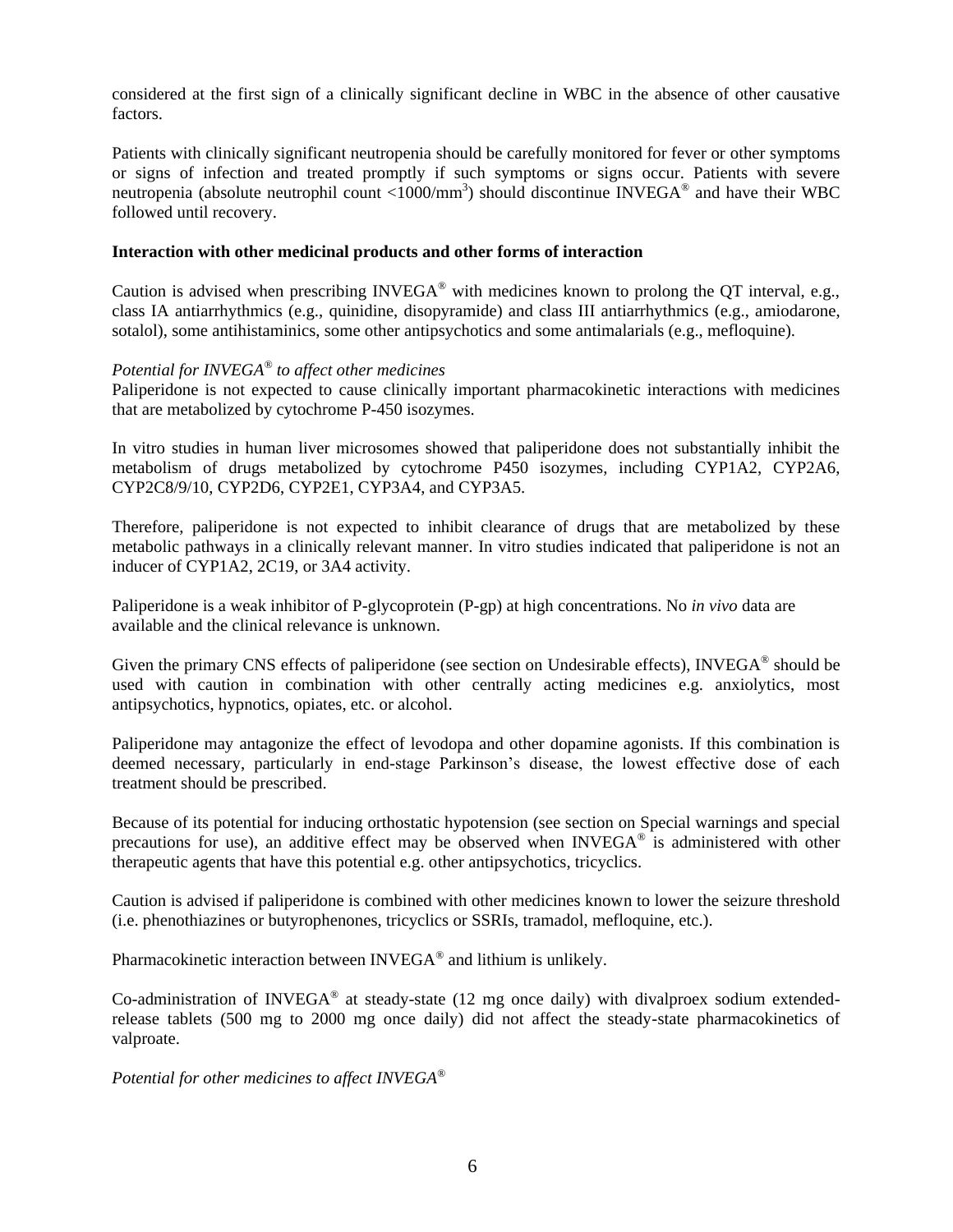Paliperidone is not a substrate of CYP1A2, CYP2A6, CYP2C9, CYP2C19, and CYP3A5. This suggests that an interaction with inhibitors or inducers of these isozymes is unlikely. *In vitro* studies indicate that CYP2D6 and CYP3A4 may be minimally involved in paliperidone metabolism, but there are no indications *in vitro* nor *in vivo* that these isozymes play a significant role in the metabolism of paliperidone. Concomitant administration of INVEGA® with paroxetine, a potent CYP2D6 inhibitor, showed no clinically significant effect on the pharmacokinetics of paliperidone. *In vitro* studies have shown that paliperidone is a P-gp substrate.

Paliperidone is metabolized to a limited extent by CYP2D6 (see section on Pharmacokinetic properties: *Biotransformation and Elimination*). In an interaction study in healthy subjects in which INVEGA® was administered concomitantly with paroxetine, a potent CYP2D6 inhibitor, no clinically relevant effects on the pharmacokinetics of paliperidone were observed.

Co-administration of INVEGA<sup>®</sup> once daily with carbamazepine 200 mg twice daily caused a decrease of approximately 37% in the mean steady-state Cmax and AUC of paliperidone. This decrease is caused, to a substantial degree, by a 35% increase in renal clearance of paliperidone likely as a result of induction of renal P-gp by carbamazepine. A minor decrease in the amount of drug excreted unchanged in the urine suggests that there was little effect on the CYP metabolism or bioavailability of paliperidone during carbamazepine co-administration. On initiation of carbamazepine, the dose of INVEGA<sup>®</sup> should be reevaluated and increased if necessary. Conversely, on discontinuation of carbamazepine, the dose of INVEGA® should be re-evaluated and decreased if necessary.

Medicinal products affecting gastrointestinal transit time may affect the absorption of paliperidone, e.g. metoclopramide.

Paliperidone, a cation under physiological pH, is primarily excreted unchanged by the kidneys, approximately half via filtration and half via active secretion. Concomitant administration of trimethoprim, a drug known to inhibit active renal cation drug transport, did not influence the pharmacokinetics of paliperidone.

Co-administration of a single dose of  $INVEGA<sup>®</sup> 12$  mg with divalproex sodium extended-release tablets (two 500 mg tablets once daily) resulted in an increase of approximately 50% in the  $C_{\text{max}}$  and AUC of paliperidone. Dosage reduction for INVEGA® should be considered when INVEGA® is co-administered with valproate after clinical assessment.

# *Concomitant use of INVEGA® with risperidone*

Concomitant use of INVEGA® with oral risperidone is not recommended as paliperidone is the active metabolite of risperidone and the combination of the two may lead to additive paliperidone exposure.

# *Concomitant use of INVEGA® with psychostimulants*

The combined use of psychostimulants (e.g. methylphenidate) with paliperidone can lead to the emergence of extrapyramidal symptoms upon change of either or both treatments (see section on Special warnings and special precautions for use).

## **Pregnancy and lactation**

There are no adequate data from the use of paliperidone during pregnancy.

A retrospective observational cohort study based on a US claims database compared the risk of congenital malformations for live births among women with and without antipsychotic use during the first trimester of pregnancy. Paliperidone, the active metabolite of risperidone, was not specifically evaluated in this study. The risk of congenital malformations with risperidone, after adjusting for confounder variables available in the database, was elevated compared to no antipsychotic exposure (relative risk=1.26, 95%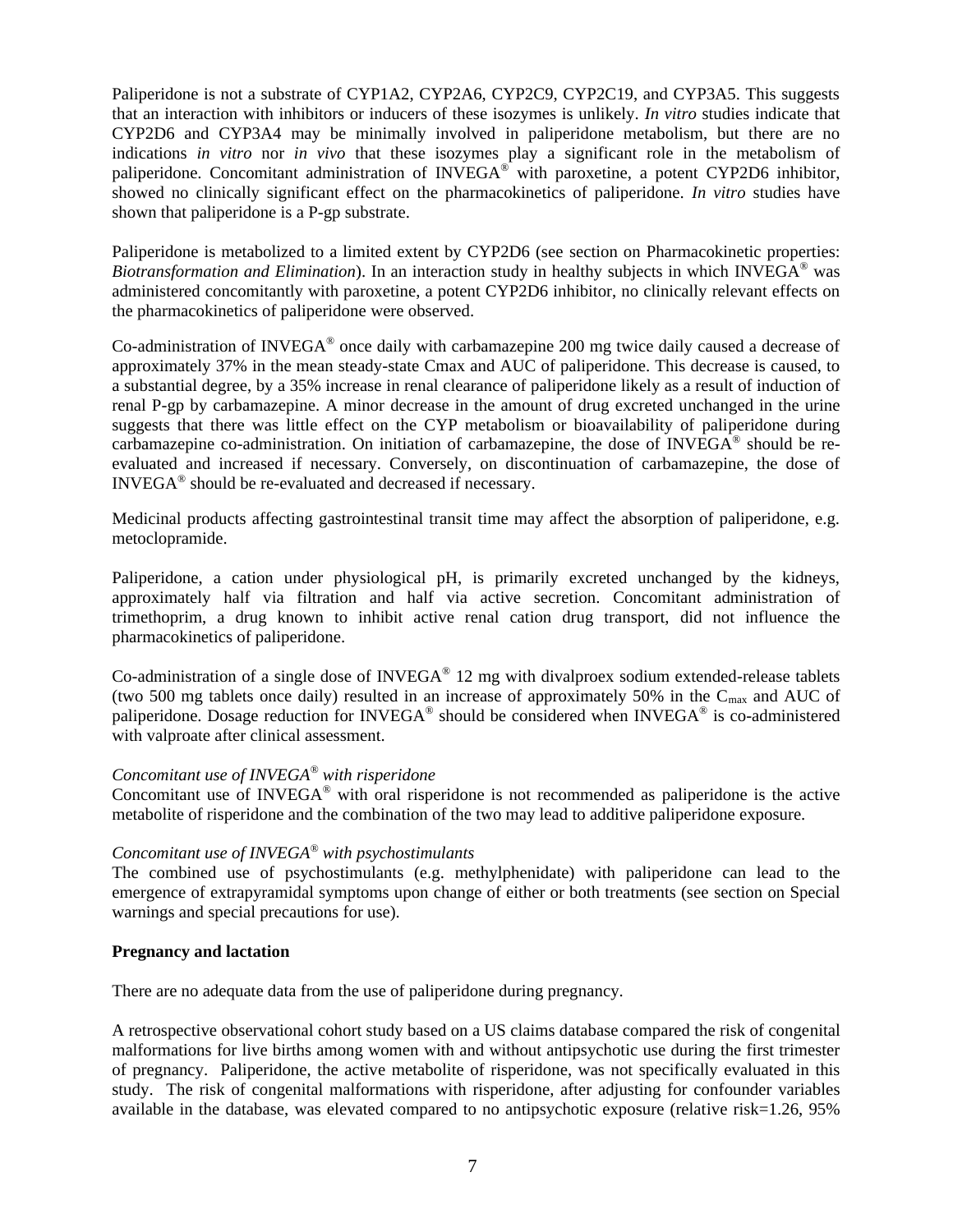CI: 1.02-1.56). No biological mechanism has been identified to explain these findings and teratogenic effects have not been observed in non-clinical studies. Based on the findings of this single observational study, a causal relationship between *in utero* exposure to risperidone and congenital malformations has not been established.

Laboratory animals treated with a high dose of paliperidone showed a slight increase in fetal deaths. This high dose was toxic to the mothers. The offspring was not affected at exposures 20 to 34-fold the maximum human exposure.

Other types of reproductive toxicity were seen (see section on Preclinical safety data).

Neonates exposed to antipsychotic drugs (including paliperidone) during the third trimester of pregnancy are at risk for extrapyramidal and/or withdrawal symptoms that may vary in severity following delivery. These symptoms in the neonates may include agitation, hypertonia, hypotonia, tremor, somnolence, respiratory distress, or feeding disorder.

INVEGA® should only be used during pregnancy if the benefits outweigh the risks. The effect of INVEGA® on labor and delivery in humans is unknown. If discontinuation during pregnancy is necessary, it should not be done abruptly.

Paliperidone is excreted in the breast milk to such an extent that effects on the nursing infant are likely if therapeutic doses are administered to breast-feeding women. INVEGA® should not be used while breast feeding.

# **Effects on ability to drive and use machines**

Paliperidone can have minor or moderate influence on the ability to drive and use machines due to potential nervous system and visual effects (see section on Undesirable effects). Therefore, patients should be advised not to drive or operate machines until their individual susceptibility to INVEGA<sup>®</sup> is known.

# **Undesirable effects**

Paliperidone is the major active metabolite of risperidone. Adverse reactions reported with risperidone can be found in the ADVERSE REACTIONS section of the risperidone package insert.

Throughout this section, adverse reactions are presented. Adverse reactions are adverse events that were considered to be reasonably associated with the use of paliperidone based on the comprehensive assessment of the available adverse event information. A causal relationship with paliperidone cannot be reliably established in individual cases. Further, because clinical trials are conducted under widely varying conditions, adverse reaction rates observed in the clinical trials of a drug cannot be directly compared to rates in the clinical trials of another drug and may not reflect the rates observed in clinical practice.

# *Clinical Trial Data*

The safety of INVEGA $^{\circ}$  in the treatment of schizophrenia was evaluated in 1205 adult subjects with schizophrenia who participated in 3 double-blind, placebo-controlled 6-week trials, of whom 850 subjects received INVEGA $\mathscr{F}$  at fixed doses ranging from 3 mg to 12 mg once daily.

The safety of INVEGA® was also evaluated in 622 subjects with schizoaffective disorder who participated in two double-blind, placebo-controlled, 6-week trials. In one of these trials, 206 subjects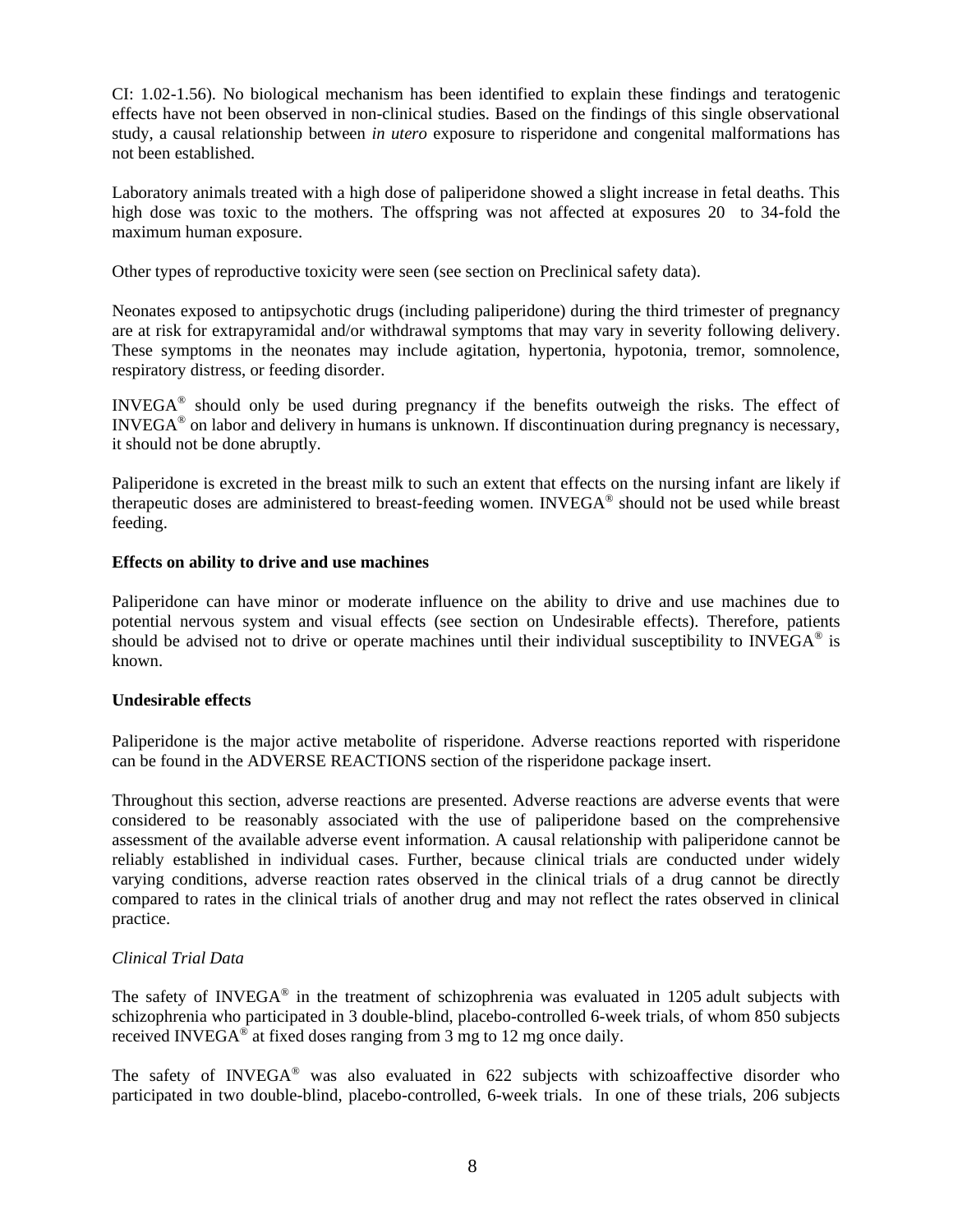were assigned to one of two dose levels of INVEGA<sup>®</sup> 6 mg with the option to reduce to 3 mg (n=108) or 12 mg with the option to reduce to 9 mg (n=98) once daily. In the other study, 214 subjects received flexible doses of INVEGA® (3-12 mg once daily). Both studies included subjects who received INVEGA® either as monotherapy or in combination with antidepressants and/or mood stabilizers.

The information in this section was derived from pooled data.

The majority of adverse reactions were mild to moderate in severity.

## *Double-Blind, Placebo-Controlled Data – Schizophrenia*

Adverse drug reactions (ADRs) reported by  $\geq 2\%$  of INVEGA<sup>®</sup> -treated subjects in the three 6-week double-blind, placebo-controlled, fixed-dose schizophrenia trials are shown in Table 1.

|                                   | <b>Percentage of Patients</b> |                        |                 |                              |                  |
|-----------------------------------|-------------------------------|------------------------|-----------------|------------------------------|------------------|
|                                   |                               | <b>INVEGA® INVEGA®</b> | <b>INVEGA®</b>  |                              |                  |
|                                   | 3 <sub>mg</sub>               | 6 mg                   | 9 <sub>mg</sub> | <b>INVEGA®</b><br>$12 \, mg$ | <b>Placebo</b>   |
|                                   |                               | once daily once daily  | once daily      | once daily                   |                  |
| <b>System/Organ Class</b>         | $(N=127)$                     | $(N=235)$              | $(N=246)$       | $(N=242)$                    | $(N=355)$        |
| <b>Adverse Reaction</b>           | $\%$                          | %                      | $\%$            | %                            | $\%$             |
| <b>Nervous System Disorders</b>   |                               |                        |                 |                              |                  |
| Headache                          | 11                            | 12                     | 14              | 14                           | 12               |
| Dizziness                         | 6                             | 5                      | $\overline{4}$  | 5                            | $\overline{4}$   |
| Extrapyramidal disorder           | 5                             | $\overline{c}$         | 7               | 7                            | $\overline{c}$   |
| Somnolence                        | 5                             | $\mathfrak{Z}$         | 7               | 5                            | $\mathfrak{Z}$   |
| Akathisia                         | $\overline{4}$                | $\mathfrak{Z}$         | 8               | 10                           | $\overline{4}$   |
| <b>Tremor</b>                     | $\mathfrak{Z}$                | $\mathfrak{Z}$         | $\overline{4}$  | 3                            | $\mathfrak{Z}$   |
| Hypertonia                        | $\overline{c}$                | 1                      | $\overline{4}$  | 3                            | 1                |
| Dystonia                          | 1                             | 1                      | $\overline{4}$  | $\overline{4}$               | 1                |
| Sedation                          | 1                             | 5                      | $\mathfrak{Z}$  | 6                            | $\overline{4}$   |
| Parkinsonism                      | 0                             | $\leq l$               | $\overline{c}$  | 1                            | 0                |
| <b>Eye Disorder</b>               |                               |                        |                 |                              |                  |
| Oculogyric crisis                 | $\Omega$                      | $\boldsymbol{0}$       | $\overline{2}$  | $\Omega$                     | $\mathbf{0}$     |
| <b>Cardiac Disorders</b>          |                               |                        |                 |                              |                  |
| Sinus tachycardia                 | 9                             | $\overline{4}$         | $\overline{4}$  | $\overline{7}$               | $\overline{4}$   |
| Tachycardia                       | $\overline{c}$                | 7                      | 7               | 7                            | $\mathfrak{Z}$   |
| <b>Bundle branch block</b>        | $\mathfrak{Z}$                | 1                      | $\mathfrak{Z}$  | $\leq l$                     | $\overline{c}$   |
| Sinus arrhythmia                  | $\overline{c}$                | 1                      | 1               | $\leq l$                     | $\theta$         |
| Atrioventricular block first      | $\overline{2}$                | 0                      | $\overline{c}$  | 1                            | 1                |
| degree                            |                               |                        |                 |                              |                  |
| <b>Vascular Disorders</b>         |                               |                        |                 |                              |                  |
| Orthostatic hypotension           | $\overline{c}$                | 1                      | $\overline{2}$  | 4                            | $\boldsymbol{l}$ |
| <b>Gastrointestinal Disorders</b> |                               |                        |                 |                              |                  |
| Vomiting                          | 2                             | 3                      | $\overline{4}$  | 5                            | 5                |
| Dry mouth                         | $\overline{c}$                | $\mathfrak{Z}$         | 1               | $\mathfrak{Z}$               | $\mathfrak{1}$   |
| Abdominal pain upper              | 1                             | $\mathfrak{Z}$         | $\overline{c}$  | $\overline{c}$               | 1                |
| Salivary hypersecretion           | 0                             | $\leq l$               | 1               | $\overline{4}$               | $\mathopen{<} l$ |
| <b>General disorders</b>          |                               |                        |                 |                              |                  |
| Asthenia                          | 2                             | $\leq l$               | 2               | 2                            | 1                |
| Fatigue                           | $\overline{2}$                | $\mathcal{I}$          | $\overline{c}$  | $\overline{2}$               | 1                |

# **Table 1 Adverse Reactions Reported by 2% of INVEGA®-Treated Subjects with Schizophrenia in Three 6-Week Double-Blind, Placebo-Controlled, Fixed-Dose Clinical Trials**

*Double-Blind, Placebo-Controlled Data – Schizoaffective Disorder*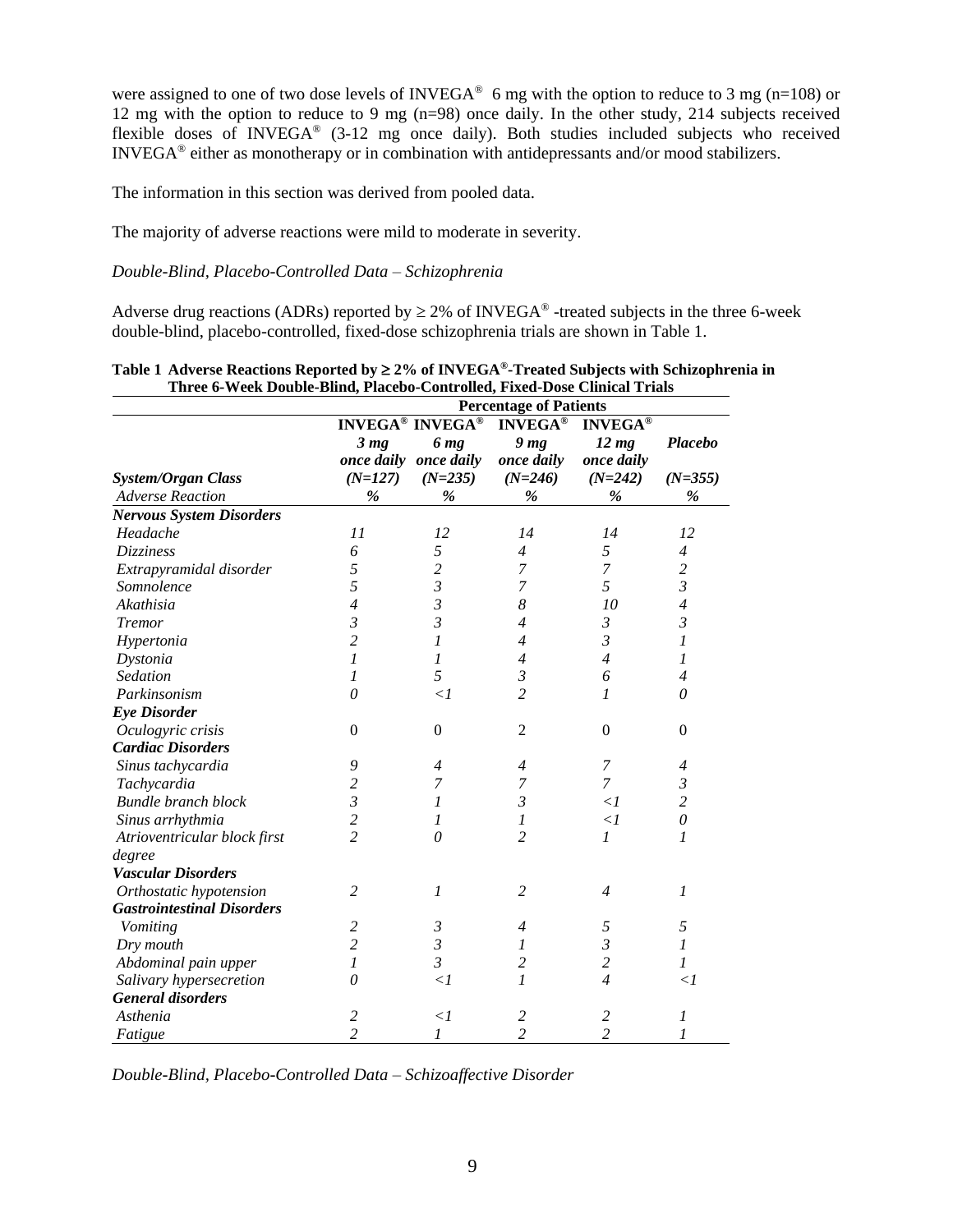Adverse reactions reported by  $\geq 2\%$  of INVEGA<sup>®</sup>-treated subjects in the two placebo-controlled schizoaffective disorder trials are shown in Table 2.

|                                              |                | <b>Percentage of Patients</b> |  |  |
|----------------------------------------------|----------------|-------------------------------|--|--|
|                                              | <b>INVEGA®</b> |                               |  |  |
|                                              | $3-12$ mg      | <b>Placebo</b>                |  |  |
|                                              | once daily     |                               |  |  |
| <b>System/Organ Class</b>                    | $(N=420)*$     | $(N=202)$                     |  |  |
| <b>Adverse Reaction</b>                      | $\frac{0}{0}$  | $\%$                          |  |  |
| <b>Infections and Infestations</b>           |                |                               |  |  |
| Nasopharyngitis                              | 3              | 1                             |  |  |
| <b>Metabolism and Nutrition Disorders</b>    |                |                               |  |  |
| Increased appetite                           | $\overline{2}$ | $<$ 1                         |  |  |
| <b>Nervous System Disorders</b>              |                |                               |  |  |
| Tremor                                       | 8              | 3                             |  |  |
| Akathisia                                    | 5              | 4                             |  |  |
| Sedation                                     | 5              | 3                             |  |  |
| Somnolence                                   | 5              | $\overline{2}$                |  |  |
| Hypertonia                                   | 5              | $\overline{2}$                |  |  |
| Drooling                                     | $\overline{2}$ | $\overline{0}$                |  |  |
| Dysarthria                                   | $\overline{2}$ | $\overline{0}$                |  |  |
| <b>Gastrointestinal Disorders</b>            |                |                               |  |  |
| Nausea                                       | 6              | 6                             |  |  |
| Dyspepsia                                    | 5              | 2                             |  |  |
| Constipation                                 | 4              | $\overline{2}$                |  |  |
| <b>Musculoskeletal and Connective Tissue</b> |                |                               |  |  |
| <b>Disorders</b>                             |                |                               |  |  |
| Myalgia                                      | $\overline{2}$ | $<$ 1                         |  |  |
| <b>Investigations</b>                        |                |                               |  |  |
| Weight increased                             | 4              | 1                             |  |  |

| Table 2 Adverse Reactions Reported by $\geq 2\%$ of INVEGA®-Treated Subjects with Schizoaffective Disorder |
|------------------------------------------------------------------------------------------------------------|
| in Two Double-Blind, Placebo-Controlled Clinical Trials                                                    |

\*Among the 420 subjects treated with INVEGA®, 230 (55%) received INVEGA® as monotherapy and 190 (45%) received INVEGA® in combination with antidepressants and/or mood stabilizers.

## *Monotherapy versus Combination Therapy*

The designs of the two placebo-controlled, 6-week, double-blind trials in subjects with schizoaffective disorder included the option for subjects to receive antidepressants (except monoamine oxidase inhibitors) and/or mood stabilizers (lithium, valproate, or lamotrigine). In the subject population evaluated for safety, 230 (55%) subjects received INVEGA<sup>®</sup> as monotherapy and 190 (45%) subjects received INVEGA<sup>®</sup> in combination with antidepressants and/or mood stabilizers. When comparing these 2 subpopulations, only nausea occurred at a greater frequency ( $\geq$ 3% difference) in subjects receiving INVEGA® as monotherapy.

#### *Dose-Related Adverse Reactions*

#### *Schizophrenia Trials*

Based on the pooled data from the three placebo-controlled, 6-week, fixed-dose studies in subjects with schizophrenia, among the adverse reactions that occurred with a greater than 2% incidence in the subjects treated with INVEGA® , the incidences of the following adverse reactions increased with dose: somnolence, orthostatic hypotension, akathisia, dystonia, extrapyramidal disorder, hypertonia,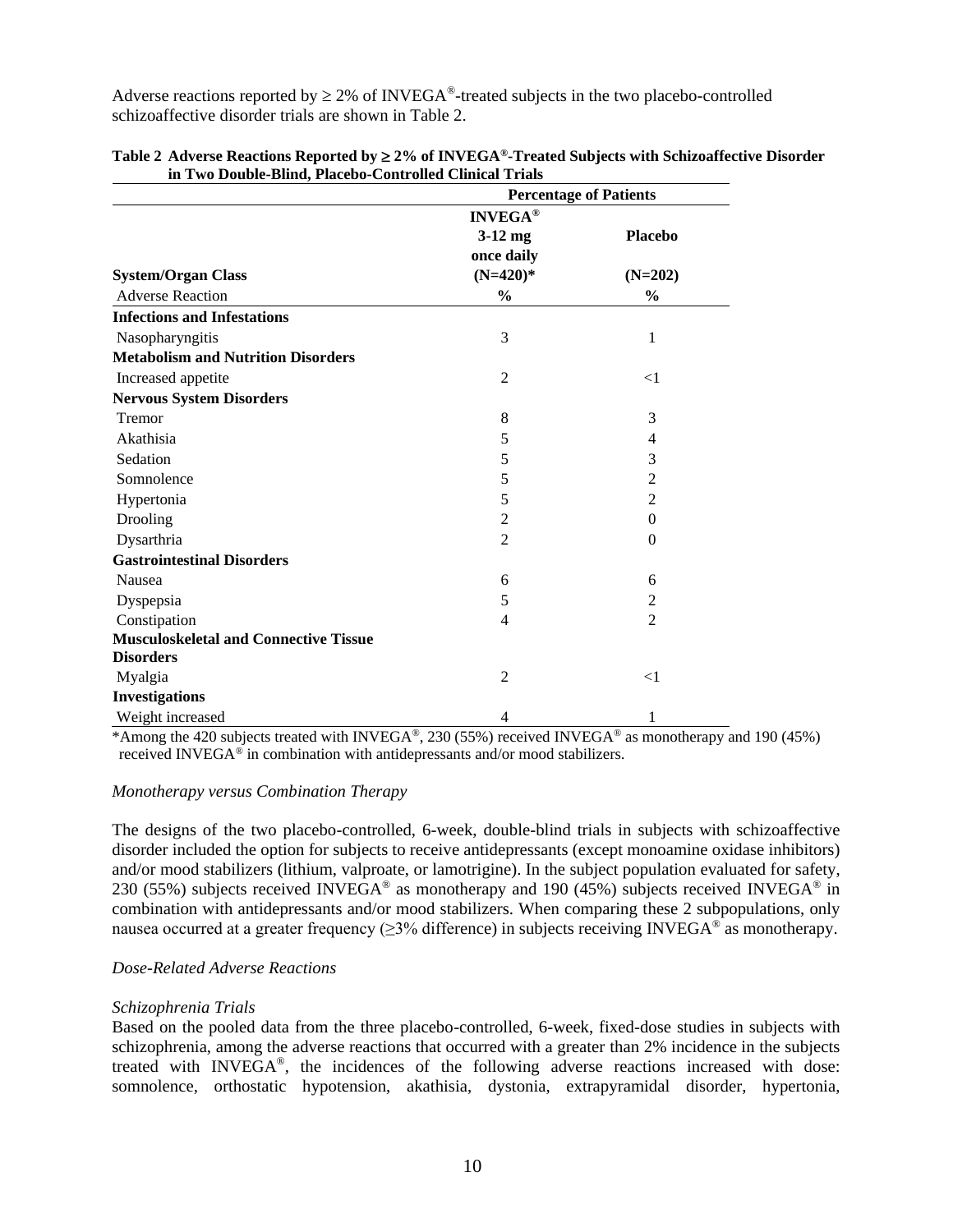parkinsonism, and salivary hypersecretion. For most of these, the increased incidence was seen primarily at the 12 mg dose, and, in some cases, the 9 mg dose.

## *Schizoaffective Disorder Trials*

In the placebo-controlled, 6-week high- and low-dose study in subjects with schizoaffective disorder, dystonia, dysarthria, and nasopharyngitis occurred more frequently (i.e., a difference of at least 3%) in subjects who received higher doses of  $INVEGA<sup>®</sup>$  compared with subjects who received lower doses. Hypertonia occurred more frequently in subjects who received lower doses of INVEGA® compared with subjects who received higher doses.

## *Other Clinical Trials Data*

Paliperidone is the active metabolite of risperidone, therefore the adverse reaction profiles of these compounds (including both the oral and injectable formulations) are relevant to one another. Hence, a comprehensive listing of adverse reactions across paliperidone and risperidone products provides relevant safety information for these related products. Adverse reactions detected for one formulation of risperidone or paliperidone were considered as relevant safety information for the other formulation of the same compound unless the adverse reactions were unique to either the formulation or the route of administration. Adverse reactions for one compound that were not listed for the other compound were also added to the label for the other compound unless no meaningful new safety information could be derived from the additional adverse reactions (i.e., the term was vague or the medical concept was already found in the current label). All adverse reactions and their frequencies of occurrence in patients on INVEGA® are reflected in the Adverse reaction tables below.

Adverse reactions reported with paliperidone and/or risperidone by  $\geq 2\%$  of INVEGA<sup>®</sup>-treated subjects in a pooled dataset of the 9 double-blind, placebo-controlled schizophrenia, bipolar disorder, and schizoaffective disorder trials (8 in adults and 1 in adolescent subjects) are shown in Table 3.

## **Table 3. Additional Adverse Reactions Reported with Paliperidone and/or Risperidone by ≥2% of INVEGA®-Treated Subjects<sup>1</sup> . (The Terms within each System Organ Class are Sorted Alphabetically) System/Organ Class**

Adverse Reaction **Infections and Infestations** Upper respiratory tract infection

**Psychiatric Disorders** Insomnia\*

**Nervous System Disorders**  Akathisia\*, Dystonia\*, Parkinsonism\*

**Gastrointestinal Disorders**  Abdominal discomfort, Diarrhea

# **Musculoskeletal and Connective Tissue Disorders**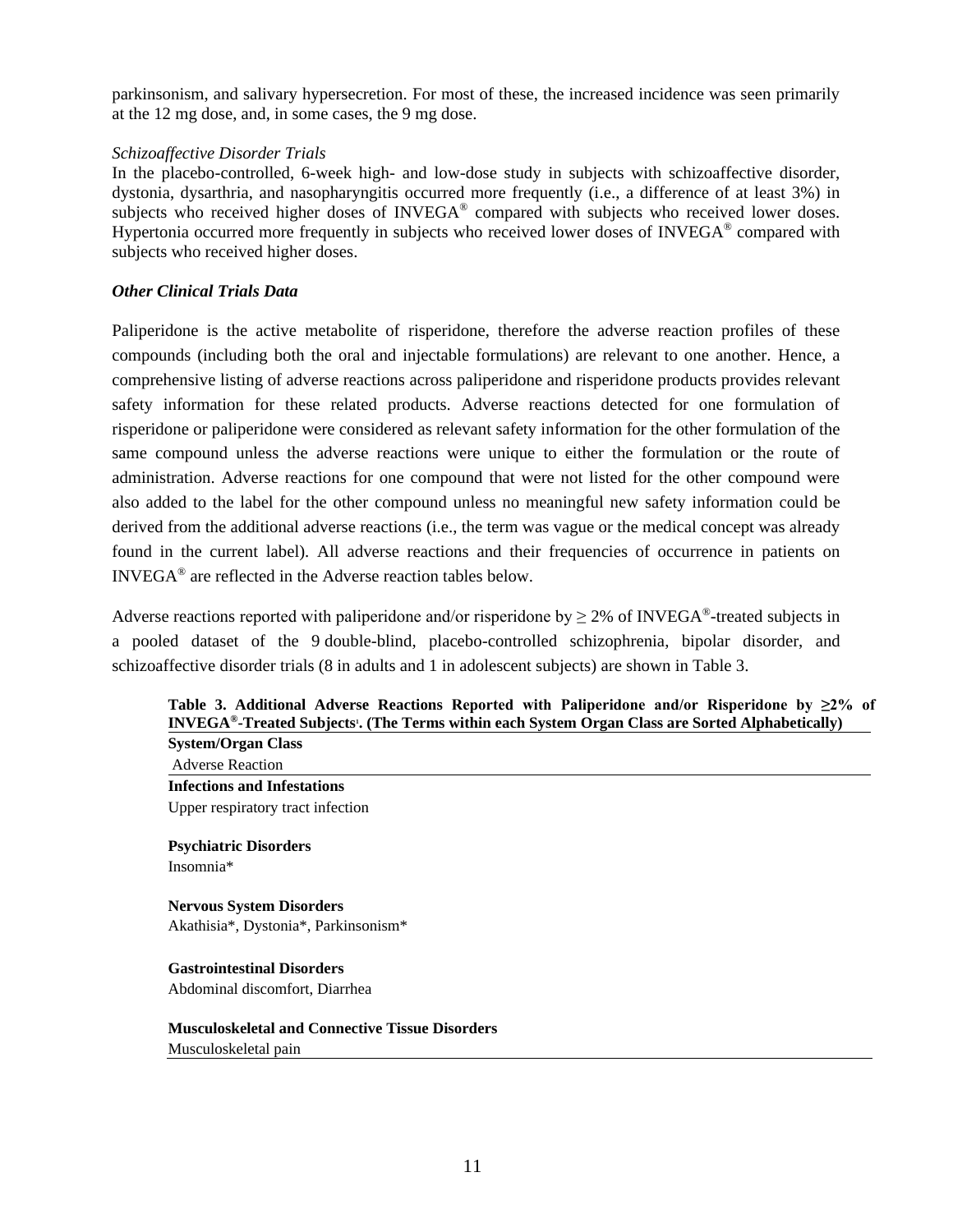\* **Insomnia includes:** initial insomnia, middle insomnia; **Akathisia includes:** hyperkinesia, restless legs syndrome, restlessness; **Dystonia includes**: blepharospasm, cervical spasm, emprosthotonus, facial spasm, hypertonia, laryngospasm, muscle contractions involuntary, myotonia, oculogyration, opisthotonus, oropharyngeal spasm, pleurothotonus, risus sardonicus, tetany, tongue paralysis, tongue spasm, torticollis, trismus; **Parkinsonism includes:** akinesia, bradykinesia, cogwheel rigidity, drooling, extrapyramidal symptoms, glabellar reflex abnormal, muscle rigidity, muscle tightness, musculoskeletal stiffness. <sup>1</sup>Frequencies calculated based on a pooled dataset of the 9 double- blind, placebo-controlled schizophrenia, bipolar disorder, and schizoaffective disorder trials (8 in adults and 1 in adolescent subjects).

Adverse reactions reported with paliperidone and/or risperidone by <2% of INVEGA®-treated subjects in a pooled dataset of the 9 double-blind, placebo-controlled schizophrenia, bipolar disorder, and schizoaffective disorder trials (8 in adults and 1 in adolescent subjects) are shown in Table 4.

#### **Table 4. Additional Adverse reactions Reported with Paliperidone and/or Risperidone by <2% of INVEGA®-Treated Subjects<sup>1</sup> (The Terms within each System Organ Class are Sorted Alphabetically)**

| <b>System/Organ Class</b>          |  |  |
|------------------------------------|--|--|
| <b>Adverse Reaction</b>            |  |  |
| <b>Infections and Infestations</b> |  |  |

Acarodermatitis, Bronchitis, Cellulitis, Cystitis, Ear infection, Influenza, Onychomycosis, Pneumonia, Respiratory tract infection, Sinusitis, Tonsillitis, Urinary tract infection

#### **Blood and Lymphatic System Disorders**

Anemia, Hematocrit decreased, Neutropenia, White blood cell count decreased

#### **Immune System Disorders**

Anaphylactic reaction, Hypersensitivity

#### **Endocrine Disorders**

Hyperprolactinemia

#### **Metabolism and Nutritional Disorders**

Anorexia, Blood cholesterol increased, Blood triglycerides increased, Decreased appetite, Hyperglycemia, Weight decreased

#### **Psychiatric Disorders**

Anorgasmia, Depression, Libido decreased, Nightmare, Sleep disorder

## **Nervous System Disorders**

Cerebrovascular accident, Convulsion\*, Disturbance in attention, Dizziness postural, Dyskinesia\*, Hypoesthesia, Loss of consciousness, Paresthesia, Psychomotor hyperactivity, Syncope, Tardive dyskinesia

#### **Eye Disorders**

Conjunctivitis, Dry eye, Lacrimation increased, Photophobia

# **Ear and Labyrinth Disorders**

Ear pain, Tinnitus, Vertigo

#### **Cardiac Disorders**

Atrioventricular block, Bradycardia, Conduction disorder, Electrocardiogram abnormal, Electrocardiogram QT prolonged, Palpitations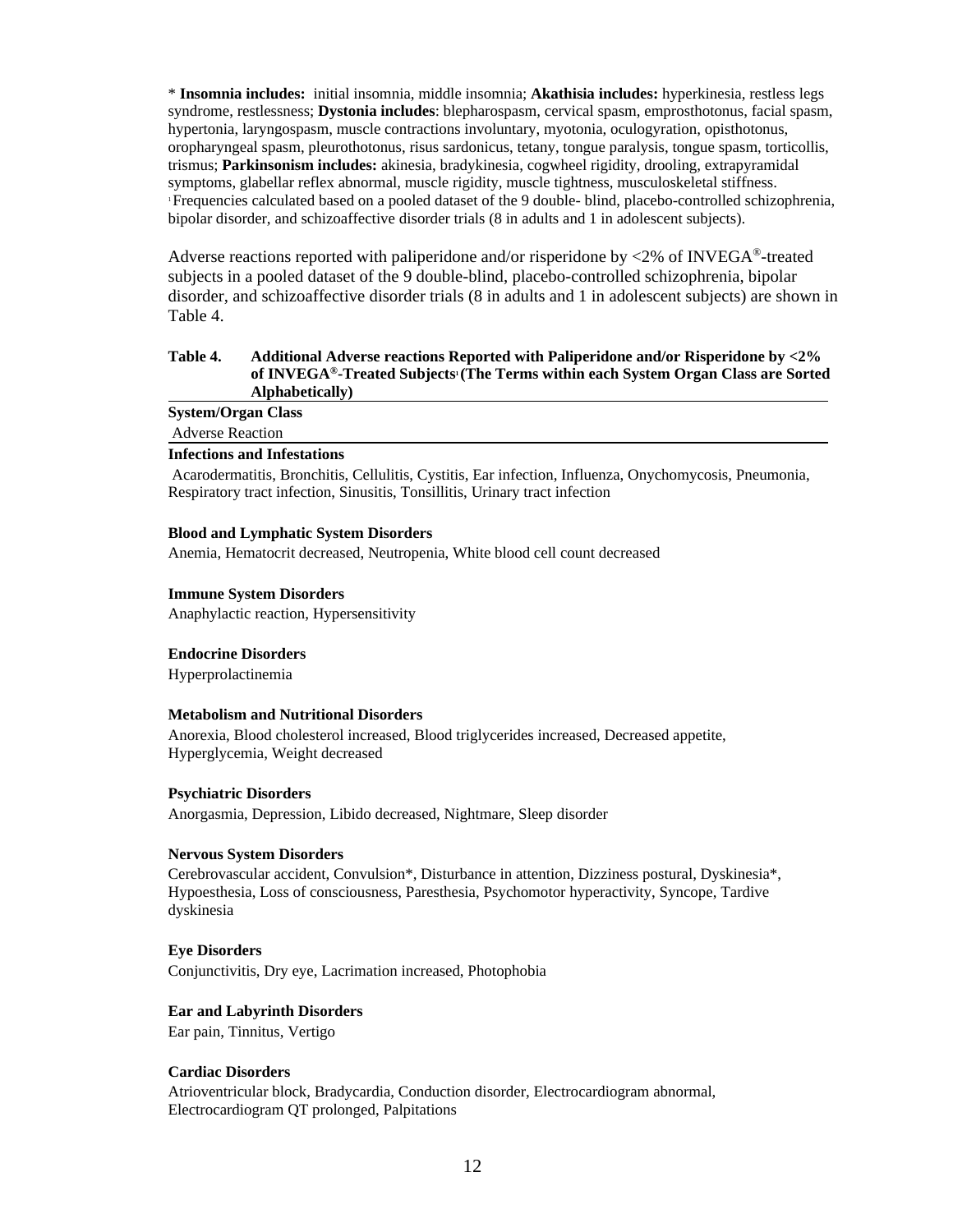#### **System/Organ Class** Adverse Reaction

**Vascular Disorders**

Flushing, Hypertension, Hypotension, Ischemia

#### **Respiratory, Thoracic and Mediastinal Disorders**

Cough, Dyspnea, Hyperventilation, Nasal congestion, Pharyngolaryngeal pain, Wheezing

#### **Gastrointestinal Disorders**

Cheilitis, Dysphagia, Fecal incontinence, Flatulence, Gastroenteritis, Intestinal obstruction, Swollen tongue, Toothache

#### **Hepatobiliary Disorders**

Gamma-glutamyltransferase increased, Hepatic enzyme increased, Transaminases increased

#### **Skin and Subcutaneous Tissue Disorder**

Acne, Dry skin, Eczema, Erythema, Pruritus, Rash, Seborrheic dermatitis, Skin discoloration

#### **Musculoskeletal and Connective Tissue Disorders**

Arthralgia, Back pain, Blood creatine phosphokinase increased, Joint stiffness, Joint swelling, Muscle spasms, Muscular weakness, Neck pain

## **Renal and Urinary Disorders**

Dysuria, Pollakiuria, Urinary incontinence

#### **Reproductive System and Breast Disorders**

Breast discharge, Breast discomfort, Breast engorgement, Ejaculation disorder, Erectile dysfunction, Gynecomastia, Menstrual disorder\*, Sexual dysfunction, Vaginal discharge

## **General Disorders**

Body temperature increased, Chest discomfort, Chills, Face edema, Gait abnormal, Edema\*, Pyrexia, Thirst

# **Injury, Poisoning and Procedural Complications**

#### Fall

\***Convulsion includes: g**rand mal convulsion; **Dyskinesia includes:** athetosis, chorea, choreoathetosis, movement disorder, muscle twitching, myoclonus; **Menstrual disorder includes:** menstruation irregular, oligomenorrhoea**; Edema includes:** generalised edema, edema peripheral, pitting edema.

<sup>1</sup>Frequencies calculated based on a pooled dataset of the 9 double- blind, placebo-controlled schizophrenia, bipolar disorder, and schizoaffective disorder trials (8 in adults and 1 in adolescent subjects).

Adverse reactions reported with paliperidone and/or risperidone in other clinical trials but not reported by INVEGA® (3-12 mg)-treated subjects in a pooled dataset of the 9 double-blind, placebo-controlled schizophrenia, bipolar disorder, and schizoaffective disorder trials (8 in adults and 1 in adolescent subjects) are shown in Table 5.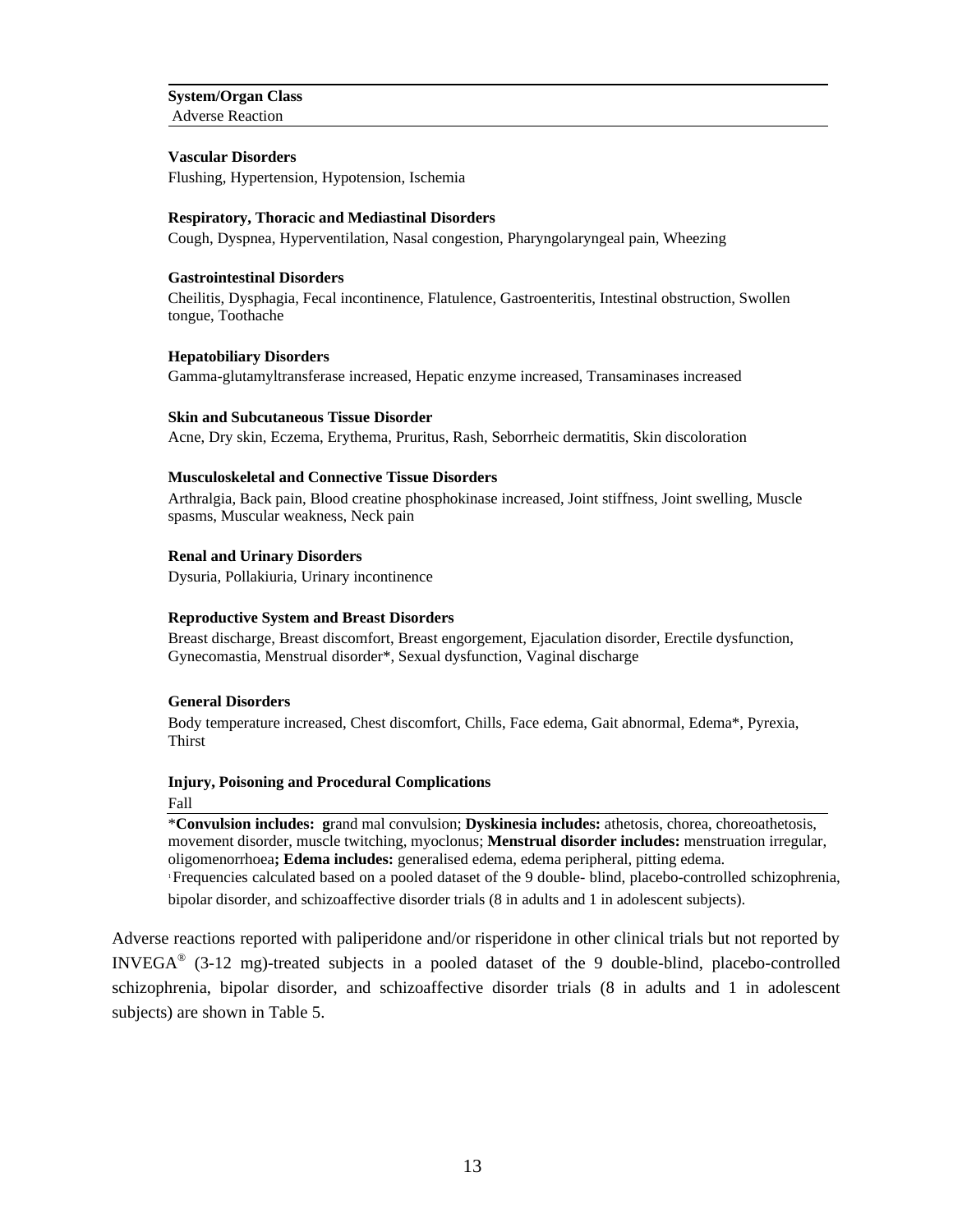#### **Table 5. Additional Adverse Reactions Reported with Paliperidone and/or Risperidone in Other Clinical Trials but not Reported by INVEGA® (3-12 mg)-treated Subjects in Trials Listed in Tables 3 and4.<sup>1</sup> (The Terms within each System Organ Class are Sorted Alphabetically)**

**System/Organ Class**

Adverse Reaction

**Infections and Infestations**

Eye infection

**Blood and Lymphatic System Disorders**

Eosinophil count increased

**Endocrine Disorders**

Glucose urine present

**Metabolism and Nutritional Disorders**

Hyperinsulinemia, Polydipsia

**Psychiatric Disorders** Blunted affect, Confusional state

#### **Nervous System Disorders**

Balance disorder, Cerebrovascular disorder, Coordination abnormal, Depressed level of consciousness, Diabetic coma, Head titubation, Neuroleptic malignant syndrome, Unresponsive to stimuli

#### **Eye Disorders**

Eye movement disorder, Eye rolling, Glaucoma, Ocular hyperemia

**Cardiac Disorders** Postural orthostatic tachycardia syndrome

#### **Respiratory, Thoracic and Mediastinal Disorders**

Dysphonia, Pneumonia aspiration, Pulmonary congestion, Rales, Respiratory tract congestion

**Gastrointestinal Disorders**  Fecaloma

#### **Skin and Subcutaneous Tissue Disorders**

Drug eruption, Hyperkeratosis, Urticaria

#### **Musculoskeletal and Connective Tissue Disorders**

Posture abnormal, Rhabdomyolysis

#### **Reproductive System and Breast Disorders**

Breast enlargement, Menstruation delayed

#### **General Disorders**

Body temperature decreased, Drug withdrawal syndrome, Induration, Malaise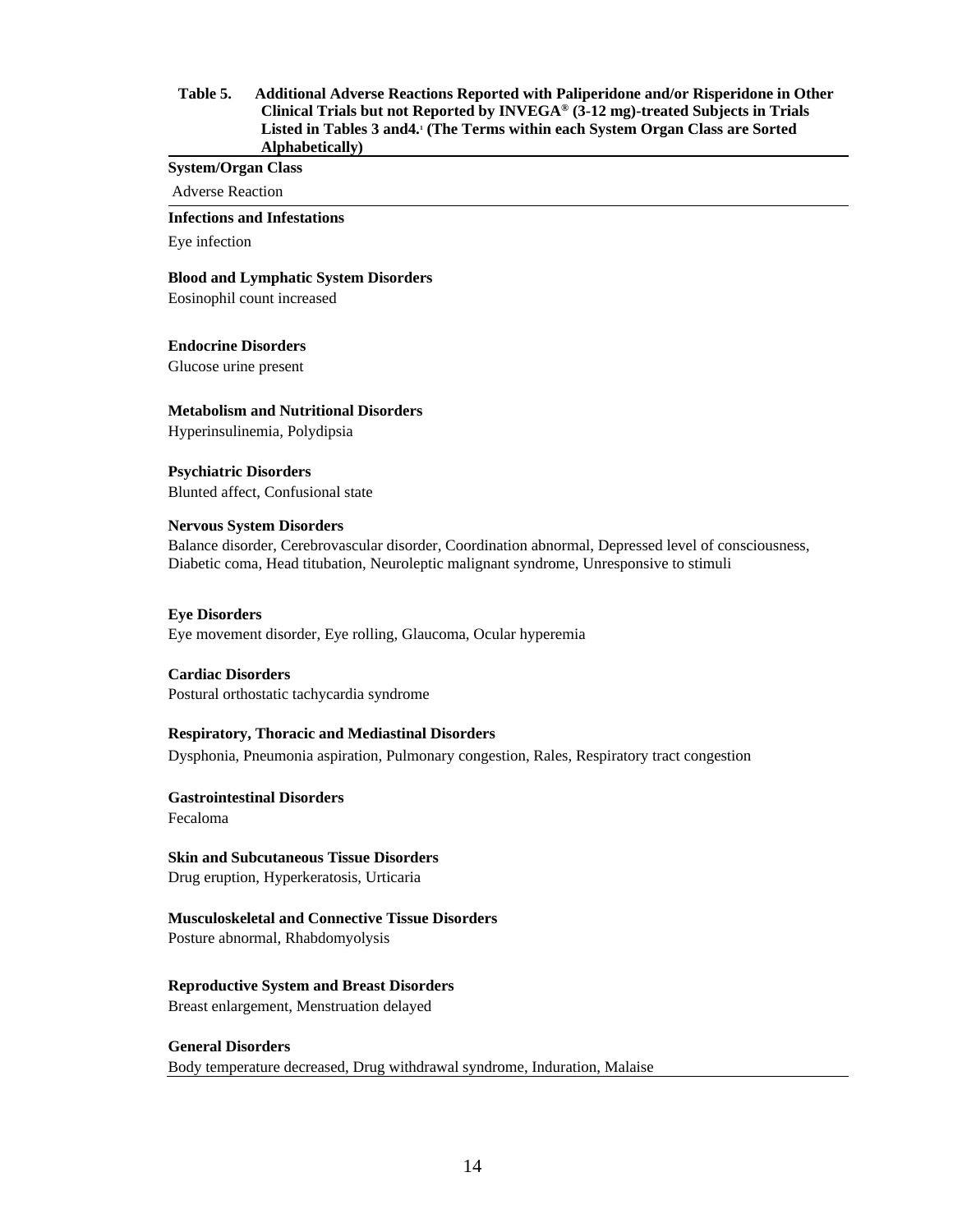<sup>1</sup>Frequencies of ADRs listed in Tables 3 and 4 were calculated from 9 double-blind, placebo-controlled schizophrenia, bipolar disorder, and schizoaffective disorder trials (8 in adults and 1 in adolescent subjects). The ADRs listed in the table above were not observed in these studies, but were observed in other, nonpivotal clinical trials with INVEGA® or in clinical studies with another risperidone- or paliperidonecontaining product.

## *Elderly*

In a study conducted in elderly subjects with schizophrenia, the safety profile was similar to that seen in non-elderly subjects. INVEGA<sup>®</sup> has not been studied in elderly patients with dementia. In clinical trials with some other atypical antipsychotics, increased risks of death and cerebrovascular accidents have been reported (see section on Special warnings and special precautions for use).

## *Events of Particular interest to the class*

*Extrapyramidal Symptoms (EPS).* In clinical trials, there was no difference observed between placebo and the 3 and 6 mg doses of INVEGA® . Dose-relatedness for EPS was seen with the two higher doses of INVEGA® (9 and 12 mg). EPS included a pooled analysis of the following terms: dyskinesia, dystonia, hyperkinesia, Parkinsonism, and tremor.

For subjects with schizoaffective disorder, there was no dose-related increase in EPS observed for parkinsonism with the Simpson-Angus scale or akathisia with the Barnes Akathisia Rating Scale. There was a dose-related increase observed with spontaneous EPS reports of hyperkinesia and dystonia and in the use of anticholinergic medications.

*Weight Gain.* In clinical trials, the proportions of subjects meeting a weight gain criterion of  $\geq 7\%$  of body weight were compared, revealing a similar incidence of weight gain for INVEGA® 3 mg and 6 mg compared with placebo, and a higher incidence of weight gain for INVEGA<sup>®</sup> 9 mg and 12 mg.

In the pooled data from the two placebo-controlled, 6-week studies in subjects with schizoaffective disorder, a higher percentage of INVEGA<sup>®</sup>-treated subjects (5%) had an increase in body weight of  $\geq$ 7% compared with placebo-treated subjects (1%). In the study that examined high- and low-dose groups, the increase in body weight of ≥7% was 3% in the low-dose group, 7% in the high-dose group, and 1% in the placebo group.

*Laboratory Tests: Serum Prolactin.* In clinical trials, median increases in serum prolactin were observed with INVEGA<sup>®</sup> in 67% of subjects, however, potentially prolactin-related adverse events (e.g., amenorrhea, galactorrhoea, gynaecomastia) were reported overall in 2% of subjects. Maximum mean increases of serum prolactin concentrations were generally observed on Day 15 of treatment, but remained above baseline levels at study endpoint.

In the pooled data from the three placebo-controlled, 6-week, fixed-dose studies in subjects with schizophrenia and from the two placebo-controlled, 6-week studies in subjects with schizoaffective disorder, between-group comparisons revealed no medically important differences between INVEGA® and placebo in the proportions of subjects experiencing potentially clinically significant changes in routine serum chemistry, hematology, or urinalysis parameters. Similarly, there were no differences between INVEGA<sup>®</sup> and placebo in the incidence of discontinuations due to changes in hematology, urinalysis, or serum chemistry, including mean changes from baseline in fasting glucose, insulin, cpeptide, triglyceride, HDL, LDL, and total cholesterol measurements.

# Class effects

QT prolongation, ventricular arrhythmias (ventricular fibrillation, ventricular tachycardia), sudden unexplained death, cardiac arrest and Torsade de pointes may occur with antipsychotics.

Postmarketing Data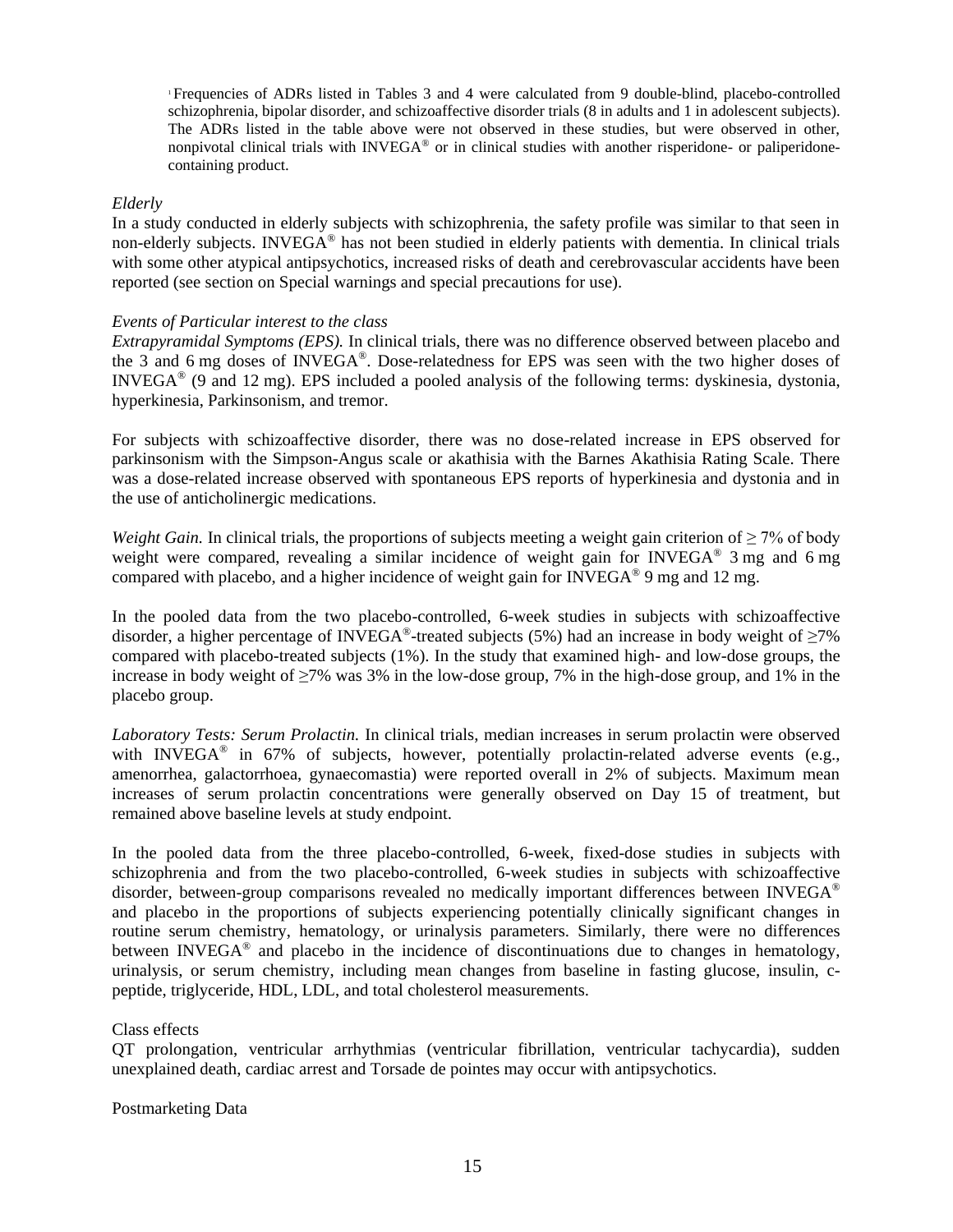In addition to the adverse reactions reported during clinical trials and listed above, the following adverse reactions have been reported during postmarketing experience with paliperidone and/or risperidone (Table 6). The frequencies are provided according to the following convention:

| Very common | $\geq$ 1/10                                   |
|-------------|-----------------------------------------------|
| Common      | $\geq$ 1/100 to <1/10                         |
| Uncommon    | $\geq$ 1/1000 to <1/100                       |
| Rare        | $\geq$ 1/10000 to <1/1000                     |
| Very rare   | $\langle 1/10000,$ including isolated reports |
| Not known   | Cannot be estimated from the available data   |

In Table 6, adverse reactions are presented by frequency category based on spontaneous reporting rates.

|                                                        | raspertavire (The Frequency 15 Dasca on Spontaneous Reporting Rates with Fampertavire) |
|--------------------------------------------------------|----------------------------------------------------------------------------------------|
| <b>Blood and Lymphatic System Disorders</b>            |                                                                                        |
| Very rare                                              | Agranulocytosis, Thrombocytopenia                                                      |
| <b>Endocrine Disorders</b>                             |                                                                                        |
| Not known                                              | Inappropriate antidiuretic hormone secretion                                           |
| <b>Metabolism and Nutrition Disorders</b>              |                                                                                        |
| Very rare                                              | Diabetes mellitus, Diabetic ketoacidosis, Hypoglycemia                                 |
| Not known                                              | Water intoxication                                                                     |
| <b>Psychiatric Disorders</b>                           |                                                                                        |
| Very rare                                              | Catatonia, Mania, Somnambulism                                                         |
| Not known                                              | Sleep-related eating disorder                                                          |
| <b>Nervous System Disorders</b>                        |                                                                                        |
| Very rare                                              | Dysgeusia                                                                              |
| <b>Eye Disorders</b>                                   |                                                                                        |
| Not known                                              | Floppy iris syndrome (intraoperative)                                                  |
| <b>Cardiac Disorders</b>                               |                                                                                        |
| Very rare                                              | Atrial fibrillation                                                                    |
| <b>Vascular Disorder</b>                               |                                                                                        |
| Very rare                                              | Deep vein thrombosis, Pulmonary embolism                                               |
| <b>Respiratory, Thoracic and Mediastinal Disorders</b> |                                                                                        |
| Very rare                                              | Sleep apnea syndrome                                                                   |
| <b>Gastrointestinal Disorders</b>                      |                                                                                        |
| Very rare                                              | Pancreatitis                                                                           |
| Very rare                                              | <b>Ileus</b>                                                                           |
| <b>Hepatobiliary Disorders</b>                         |                                                                                        |
| Not known                                              | Jaundice                                                                               |
| <b>Skin and Subcutaneous Tissue Disorders</b>          |                                                                                        |
| Rare                                                   | Angioedema                                                                             |
| Very rare                                              | Alopecia                                                                               |
| Not known                                              | Stevens-Johnson syndrome/Toxic epidermal necrolysis                                    |
| <b>Renal and Urinary Disorder</b>                      |                                                                                        |
| Very rare                                              | Urinary retention                                                                      |
| <b>Pregnancy, Puerperium and Perinatal Conditions</b>  |                                                                                        |
| Very rare                                              | Drug withdrawal syndrome neonatal                                                      |
| <b>Reproductive System and Breast Disorders</b>        |                                                                                        |
| Very rare                                              | Priapism                                                                               |
| <b>General Disorders</b>                               |                                                                                        |
| Very rare                                              | Hypothermia                                                                            |

**Table 6. Adverse Reactions Identified During Postmarketing Experience with Paliperidone and/or Risperidone. (The Frequency Is Based on Spontaneous Reporting Rates with Paliperidone)**

## **Overdose**

In general, expected signs and symptoms are those resulting from an exaggeration of paliperidone's known pharmacological effects, i.e., drowsiness and sedation, tachycardia and hypotension, QT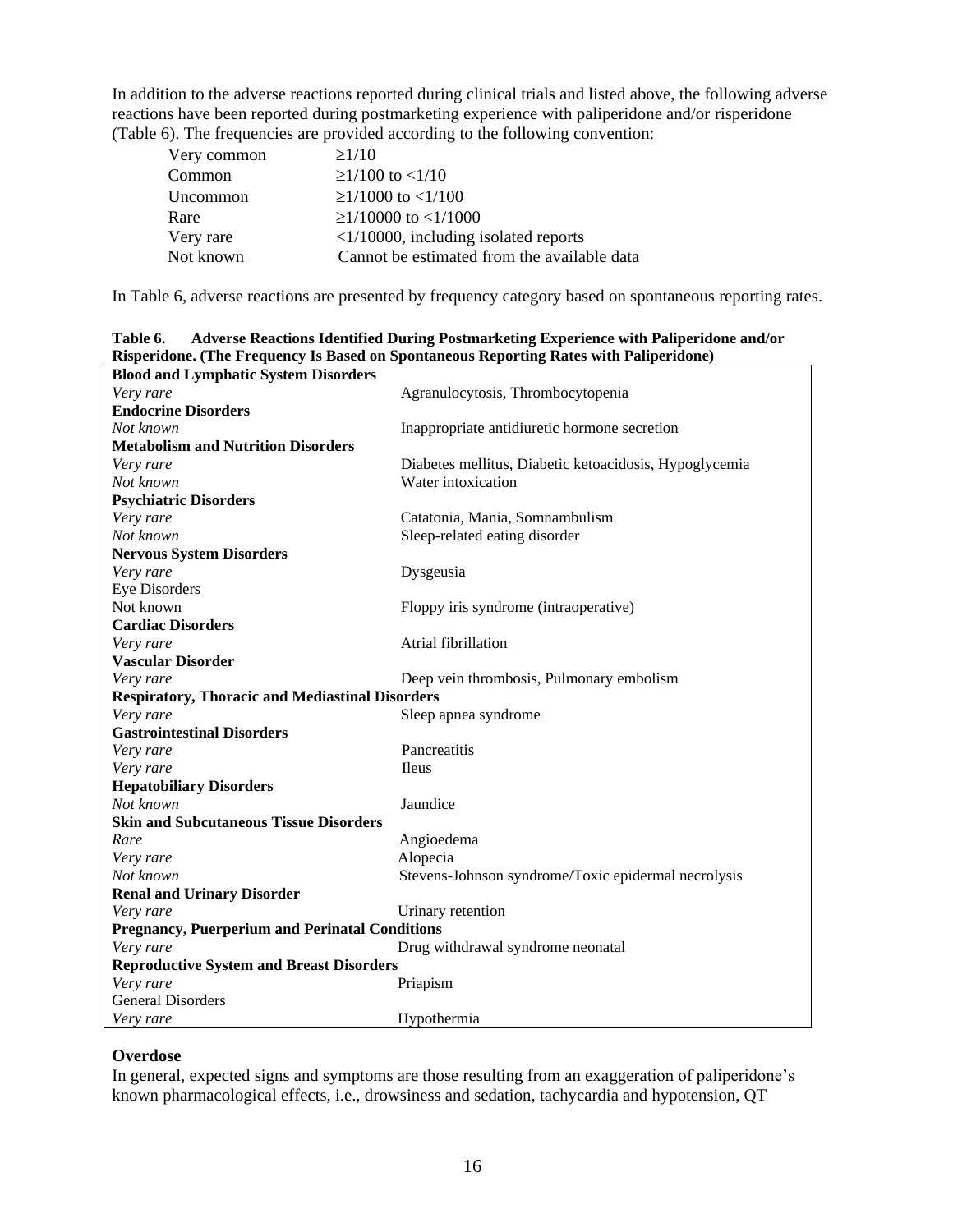prolongation, and extrapyramidal symptoms. Torsade de pointes and ventricular fibrillation have been reported in the setting of overdose with oral paliperidone. In the case of acute overdosage, the possibility of multiple drug involvement should be considered.

Consideration should be given to the extended-release nature of the product when assessing treatment needs and recovery. There is no specific antidote to paliperidone. General supportive measures should be employed. Establish and maintain a clear airway and ensure adequate oxygenation and ventilation. Cardiovascular monitoring should commence immediately and should include continuous electrocardiographic monitoring for possible arrhythmias. Hypotension and circulatory collapse should be treated with appropriate measures such as intravenous fluid and/or sympathomimetic agents. Administration of activated charcoal together with a laxative should be considered. In case of severe extrapyramidal symptoms, anticholinergic agents should be administered. Close supervision and monitoring should continue until the patient recovers.

## PHARMACOLOGICAL PROPERTIES

## **Pharmacodynamic properties**

*Pharmacologic group: Antipsychotics, other antipsychotics* ATC code: N05AX13 INVEGA<sup>®</sup> contains a racemic mixture of  $(+)$ - and  $(-)$ -paliperidone.

## *Mechanism of Action*

Paliperidone is a selective blocking agent of monoamine effects, whose pharmacological properties are different from that of traditional neuroleptics. Paliperidone binds strongly to serotonergic 5-HT2- and dopaminergic D<sub>2</sub>-receptors. Paliperidone also blocks  $\alpha_1$ -adrenergic receptors and, slightly less, H<sub>1</sub>-histaminergic and  $\alpha_2$ -adrenergic receptors. The pharmacological activity of the  $(+)$ - and  $(-)$ paliperidone enantiomers are qualitatively and quantitatively similar.

Paliperidone is not bound to cholinergic receptors. Even though paliperidone is a strong  $D_2$ -antagonist, which is believed to relieve the positive symptoms of schizophrenia, it causes less catalepsy and decreases motor functions less than traditional neuroleptics. Dominating central serotonin antagonism may reduce the tendency of paliperidone to cause extrapyramidal side effects.

# *Pharmacodynamic Effects*

# *Clinical Efficacy*

## *Schizophrenia*

The efficacy of INVEGA® was established in three multi-centre, placebo-controlled, double-blind, 6 week trials in subjects who met DSM-IV criteria for schizophrenia. INVEGA<sup>®</sup> doses, which varied across the three studies, ranged from 3 to 15 mg once daily. The primary efficacy endpoint was decrease in total Positive and Negative Syndrome Scale (PANSS) scores as shown in the following table. All tested doses of INVEGA<sup>®</sup> separated from placebo on day 4 ( $p$ <0.05). Predefined secondary endpoints included the Personal and Social Performance (PSP) scale and the Clinical Global Impression – Severity (CGI-S) scale. In all three studies, INVEGA<sup>®</sup> was superior to placebo on PSP and CGI-S.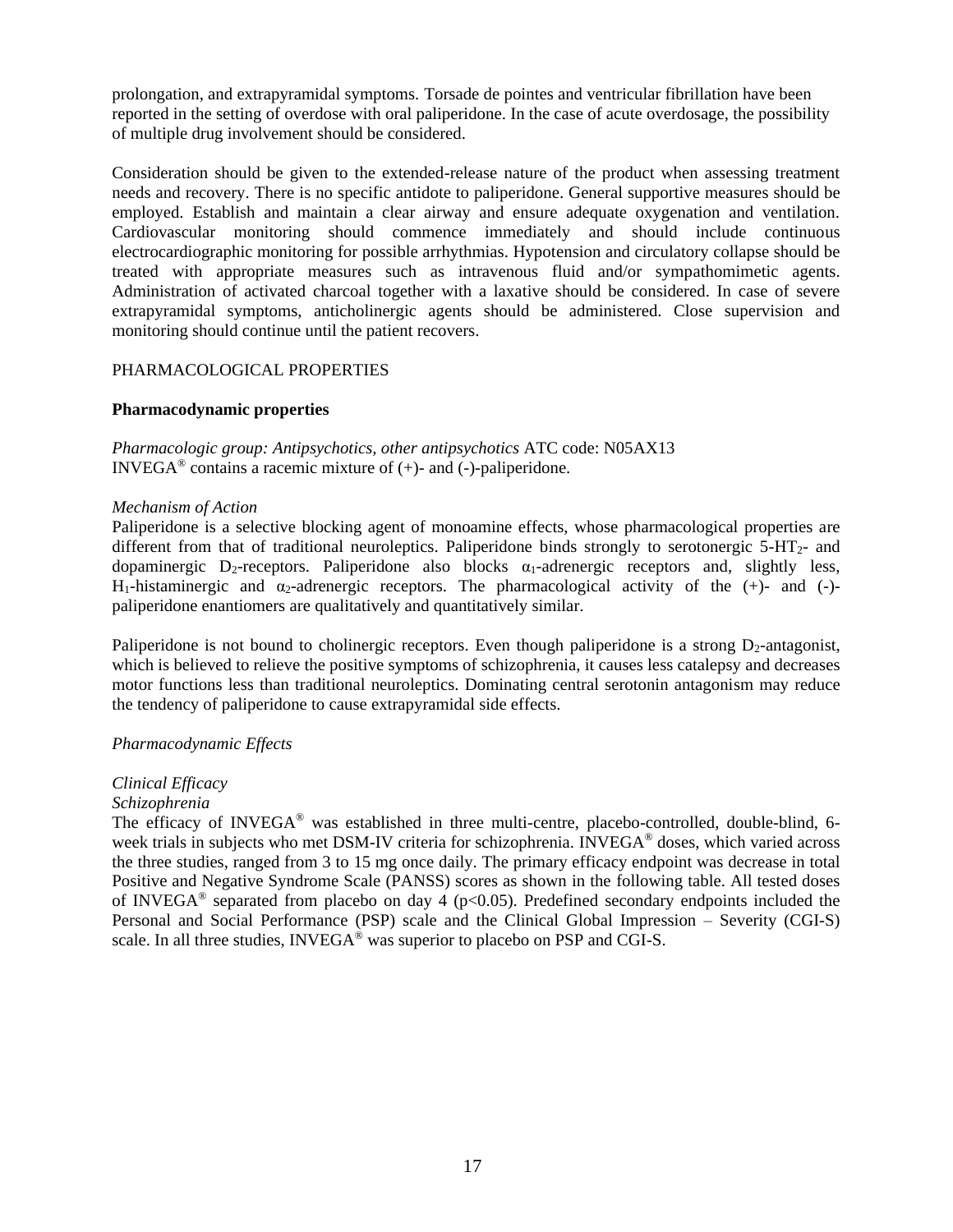|                        | Placebo       | $3 \text{ mg}$ | 6 mg           | 9 mg           | $12 \text{ mg}$ |
|------------------------|---------------|----------------|----------------|----------------|-----------------|
| R076477-SCH-303        | $(N=126)$     |                | $(N=123)$      | $(N=122)$      | $(N=129)$       |
| Mean baseline (SD)     | 94.1 (10.74)  |                | 94.3 (10.48)   | 93.2 (11.90)   | 94.6 (10.98)    |
| Mean change (SD)       | $-4.1(23.16)$ |                | $-17.9(22.23)$ | $-17.2(20.23)$ | $-23.3(20.12)$  |
| P-value (vs. Placebo)  |               |                | < 0.001        | < 0.001        | < 0.001         |
| Diff. of LS Means (SE) |               |                | $-13.7(2.63)$  | $-13.5(2.63)$  | $-18.9(2.60)$   |
| R076477-SCH-304        | $(N=105)$     |                | (N=111)        |                | (N=111)         |
| Mean baseline (SD)     | 93.6 (11.71)  |                | 92.3 (11.96)   |                | 94.1 (11.42)    |
| Mean change (SD)       | $-8.0(21.48)$ |                | $-15.7(18.89)$ |                | $-17.5(19.83)$  |
| P-value (vs. Placebo)  |               |                | 0.006          |                | < 0.001         |
| Diff. of LS Means (SE) |               |                | $-7.0(2.36)$   |                | $-8.5(2.35)$    |

 $(N=123)$ 

91.6 (12.19)

 $-15.0(19.61)$ 

 $-11.6(2.35)$ 

 $< 0.001$ 

Positive and Negative Syndrome Scale for Schizophrenia (PANSS) Total Score - Change From Baseline to End Point- LOCF for Studies R076477-SCH-303, R076477-SCH-304, and R076477-SCH-305: Intent-

Note: Negative change in score indicates improvement. For all 3 studies, an active control (olanzapine at a dose of 10 mg) was included. LOCF = last observation carried forward. The 1-7 version of the PANSS was used. A 15 mg dose was also included in Study R076477-SCH-305, but results are not presented since this is above the maximum recommended daily dose of 12 mg.

 $(N=123)$ 

93.9 (13.20)

 $-16.3(21.81)$ 

 $-12.9(2.34)$ 

 $< 0.001$ 

In a long-term trial designed to assess the maintenance of effect, INVEGA® was significantly more effective than placebo in maintaining symptom control and delaying relapse of schizophrenia. After having been treated for an acute episode for 6 weeks and stabilized for an additional 8 weeks with INVEGA® (doses ranging from 3 to 15 mg once daily) patients were then randomized in a double-blind manner to either continue on INVEGA<sup>®</sup> or to placebo until they experienced a relapse in schizophrenia symptoms. The trial was stopped early for efficacy reasons by showing a significantly longer time to relapse in patients treated with INVEGA<sup>®</sup> compared to placebo ( $p=0.0053$ ).

# *Schizoaffective Disorder*

R076477-SCH-305

Mean baseline (SD)

Mean change (SD)

P-value (vs. Placebo)

Diff. of LS Means (SE)

 $(N=120)$ 

93.9 (12.66)

 $-2.8(20.89)$ 

The acute efficacy of INVEGA<sup>®</sup> (3 mg to 12 mg once daily) in the treatment of schizoaffective disorder was established in two placebo-controlled, 6-week trials in non-elderly adult subjects. Enrolled subjects 1) met DSM-IV criteria for schizoaffective disorder, as confirmed by the Structured Clinical Interview for DSM-IV Disorders, 2) had a Positive and Negative Syndrome Scale (PANSS) total score of at least 60, and 3) had prominent mood symptoms as confirmed by a score of at least 16 on the Young Mania Rating Scale and/or Hamilton Rating Scale for Depression. The population included subjects with schizoaffective bipolar and depressive types. In one of these trials, efficacy was assessed in 211 subjects who received flexible doses of INVEGA<sup>®</sup> (3-12 mg once daily). In the other study, efficacy was assessed in 203 subjects who were assigned to one of two dose levels of  $INVEGA^{\circledast}$ : 6 mg with the option to reduce to 3 mg (n=105) or 12 mg with the option to reduce to 9 mg (n=98) once daily. Both studies included subjects who received INVEGA® either as monotherapy [no mood stabilizers and/or antidepressants (55%)] or as an adjunct to mood stabilizers and/or antidepressants (45%). The most commonly used mood stabilizers were valproate and lithium. The most commonly used antidepressants were SSRIs and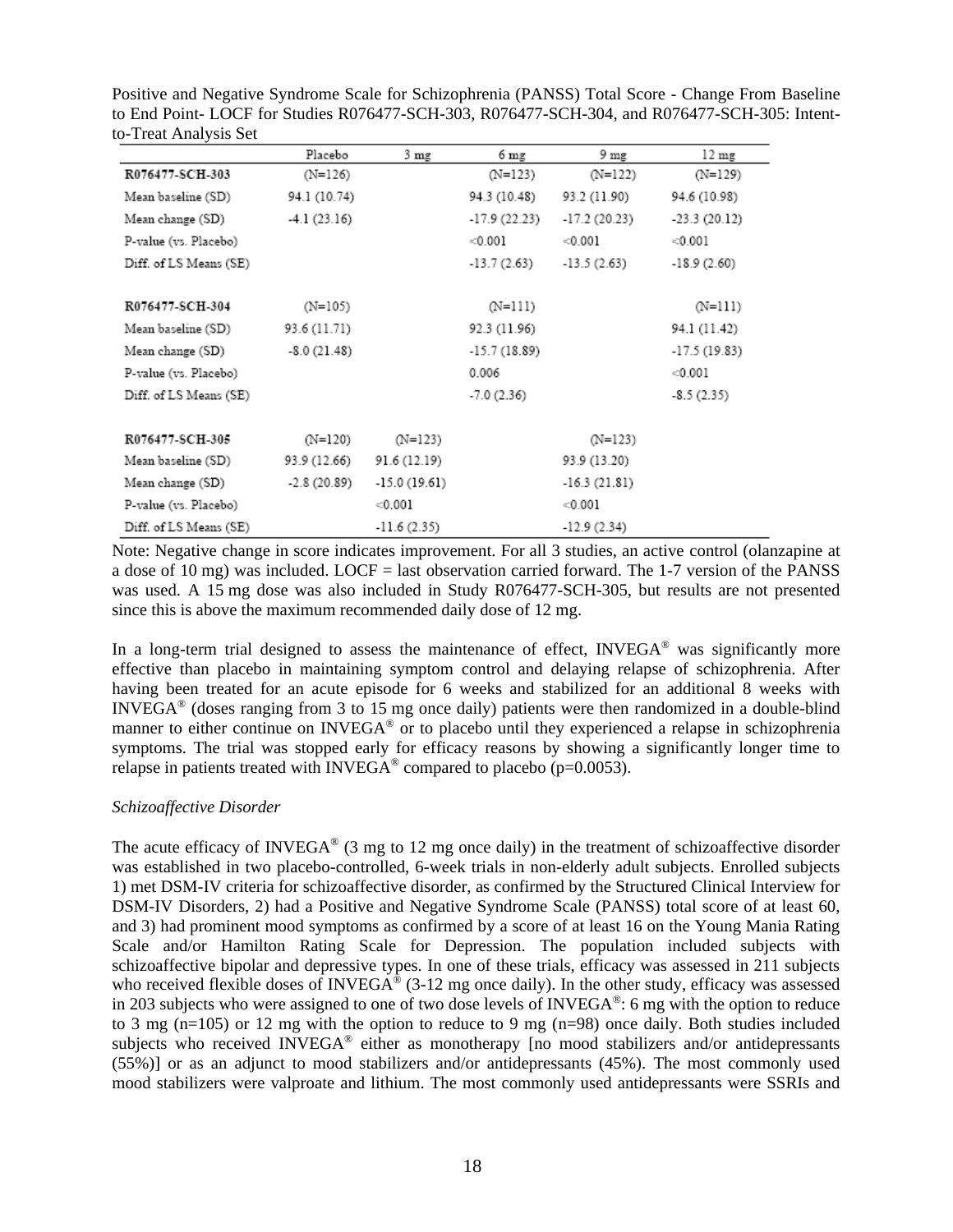SNRIs. INVEGA® was dosed in the morning without regard to meals. Studies were carried out in the United States, Eastern Europe, Russia, and Asia.

Efficacy was evaluated using the PANSS, a validated multi-item inventory composed of five factors to evaluate positive symptoms, negative symptoms, disorganized thoughts, uncontrolled hostility/excitement, and anxiety/depression. As secondary outcomes, mood symptoms were evaluated using the Hamilton Depression Rating Scale (HAM-D-21) and the Young Mania Rating Scale (YMRS).

The INVEGA<sup>®</sup> group in the flexible-dose study (dosed between 3 and 12 mg/day, mean modal dose of 8.6 mg/day) and the higher dose group of INVEGA<sup>®</sup> in the 2 dose-level study (12 mg/day with option to reduce to 9 mg/day) were each superior to placebo in the PANSS. Numerical improvements in mood symptoms were also observed, as measured by the HAM-D-21 and YMRS. In the lower dose group of the 2 dose-level study (6 mg/day with option to reduce to 3 mg/day), INVEGA<sup>®</sup> was not significantly different from placebo as measured by the PANSS.

Taking the results of both studies together, INVEGA® improved the symptoms of schizoaffective disorder at endpoint relative to placebo when administered either as monotherapy or as an adjunct to mood stabilizers and/or antidepressants. An examination of population subgroups did not reveal any evidence of differential responsiveness on the basis of gender, age, or geographic region. There were insufficient data to explore differential effects based on race.

## **Pharmacokinetic properties**

The pharmacokinetics of paliperidone following INVEGA<sup>®</sup> administration are dose proportional within the available dose range (3 to 9 mg).

## *Absorption*

Following a single dose, INVEGA<sup>®</sup> exhibits a gradual ascending release rate, allowing the plasma concentrations of paliperidone to steadily rise to reach peak plasma concentration (Cmax) approximately 24 hours after dosing. With once-daily dosing of INVEGA<sup>®</sup>, steady-state concentrations of paliperidone are attained within 4-5 days of dosing in most subjects.

Paliperidone is the active metabolite of risperidone. The release characteristics of INVEGA<sup>®</sup> result in minimal peak-trough fluctuations as compared to those observed with immediate-release risperidone (fluctuation index 38% versus 125%).

The absolute oral bioavailability of paliperidone following INVEGA<sup>®</sup> administration is 28% (90% CI of 23%-33%).

Administration of paliperidone extended-release tablets with a standard high-fat/high-caloric meal increases C<sub>max</sub> and AUC of paliperidone by up to 50-60% compared with administration in the fasting state.

## *Distribution*

Paliperidone is rapidly distributed. The apparent volume of distribution is 487 l. The plasma protein binding of paliperidone is 74%. It binds primarily to  $\alpha$ 1-acid glycoprotein and albumin.

## *Biotransformation and Elimination*

One week following administration of a single oral dose of 1 mg immediate-release  $^{14}$ C-paliperidone, 59% of the dose was excreted unchanged into urine, indicating that paliperidone is not extensively metabolised in the liver. Approximately 80% of the administered radioactivity was recovered in urine and 11% in the faeces. Four metabolic pathways have been identified *in vivo*, none of which accounted for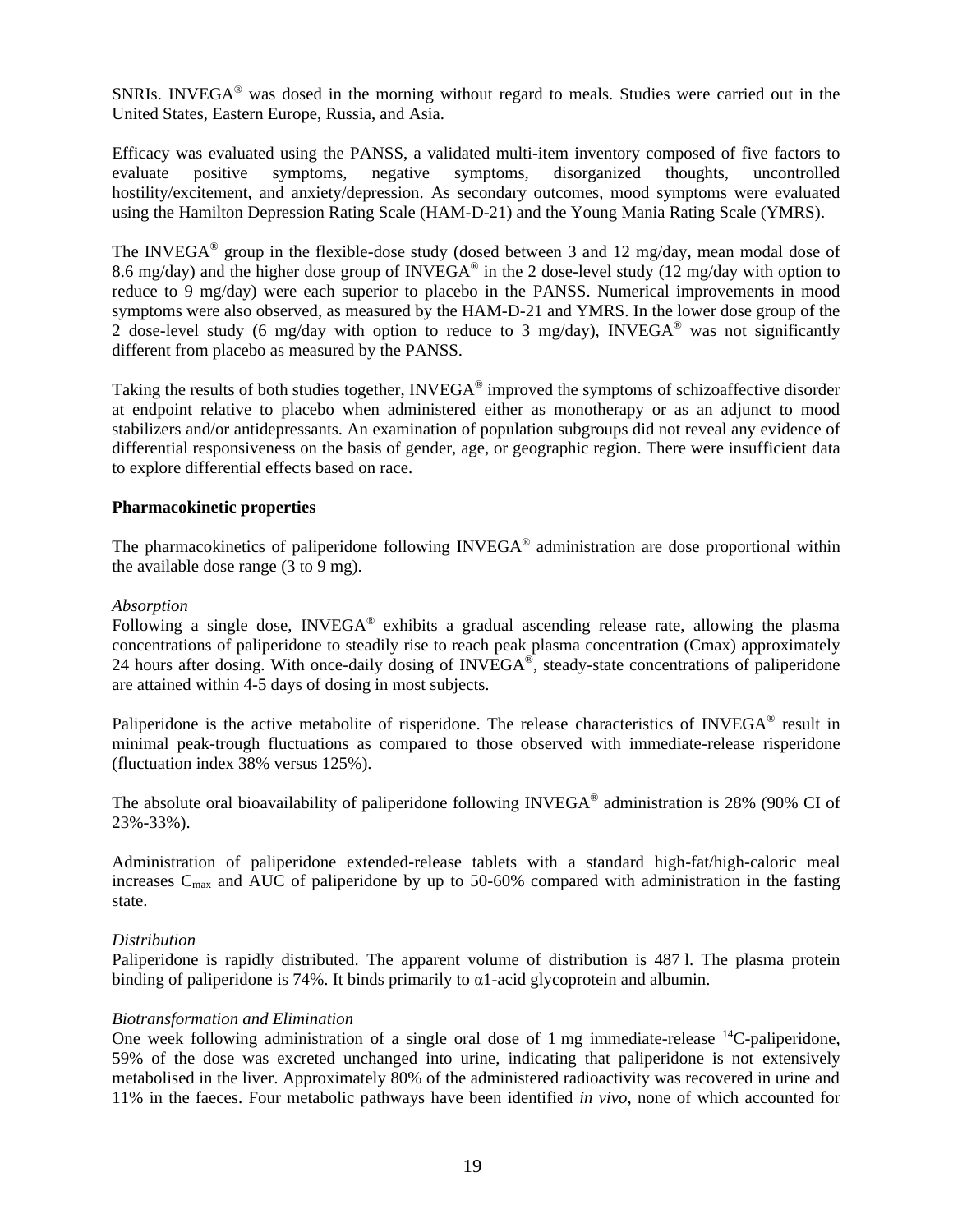more than 6.5% of the dose: dealkylation, hydroxylation, dehydrogenation, and benzisoxazole scission. Although *in vitro* studies suggested a role for CYP2D6 and CYP3A4 in the metabolism of paliperidone, there is no evidence *in vivo* that these isozymes play a significant role in the metabolism of paliperidone. Population pharmacokinetics analyses indicated no discernable difference on the apparent clearance of paliperidone after administration of INVEGA® between extensive metabolisers and poor metabolisers of CYP2D6 substrates. The terminal elimination half-life of paliperidone is about 23 hours.

In vitro studies have shown that paliperidone is a P-gp substrate and a weak inhibitor of P-gp at high concentrations. No in vivo data are available and the clinical relevance is unknown.

## *Hepatic Impairment*

Paliperidone is not extensively metabolized in the liver. In a study in subjects with moderate hepatic impairment (Child-Pugh class B), the plasma concentrations of free paliperidone were similar to those of healthy subjects. No data are available in patients with severe hepatic impairment (Child-Pugh class C).

## *Renal Impairment*

Elimination of paliperidone decreased with decreasing renal function. Total clearance of paliperidone was reduced in subjects with impaired renal function by 32% in mild (CrCl = 50 to  $< 80$  ml/min), 64% in moderate (CrCl = 30 to  $<$  50 ml/min), and 71% in severe (CrCl = 10 to  $<$  30 ml/min) renal impairment. The mean terminal elimination half-life of paliperidone was 24, 40, and 51 hours in subjects with mild, moderate, and severe renal impairment, respectively, compared with 23 hours in subjects with normal renal function (CrCl  $\geq$  80 ml/min).

## *Elderly*

Data from a pharmacokinetic study in elderly subjects ( $\geq 65$  years of age, n=26) indicated that the apparent steady-state clearance of paliperidone following INVEGA® administration was 20% lower compared to that of adult subjects (18-45 years of age, n=28). However, there was no discernable effect of age in the population pharmacokinetic analysis involving schizophrenia subjects after correction of age-related decreases in CrCl.

# *Race*

No dosage adjustment is recommended based on race. Population pharmacokinetics analysis revealed no evidence of race-related differences in the pharmacokinetics of paliperidone following INVEGA<sup>®</sup> administration. No differences in pharmacokinetics were observed in a pharmacokinetics study conducted in Japanese and Caucasian subjects

# *Gender*

The apparent clearance of paliperidone following INVEGA<sup>®</sup> administration is approximately 19% lower in women than men. This difference is largely explained by differences in lean body mass and creatinine clearance between men and women.

## *Smoking Status*

Based on *in vitro* studies utilizing human liver enzymes, paliperidone is not a substrate for CYP1A2; smoking should, therefore, not have an effect on the pharmacokinetics of paliperidone. A population pharmacokinetic analysis showed a slightly lower exposure to paliperidone in smokers compared with non-smokers. The difference is unlikely to be of clinical relevance, though.

# **Preclinical safety data**

Repeat-dose toxicity studies of paliperidone in rat and dog showed mainly pharmacological effects, such as sedation and prolactin-mediated effects on mammary glands and genitals. Paliperidone was not teratogenic in rat and rabbit. In rat reproduction studies with risperidone, which is extensively converted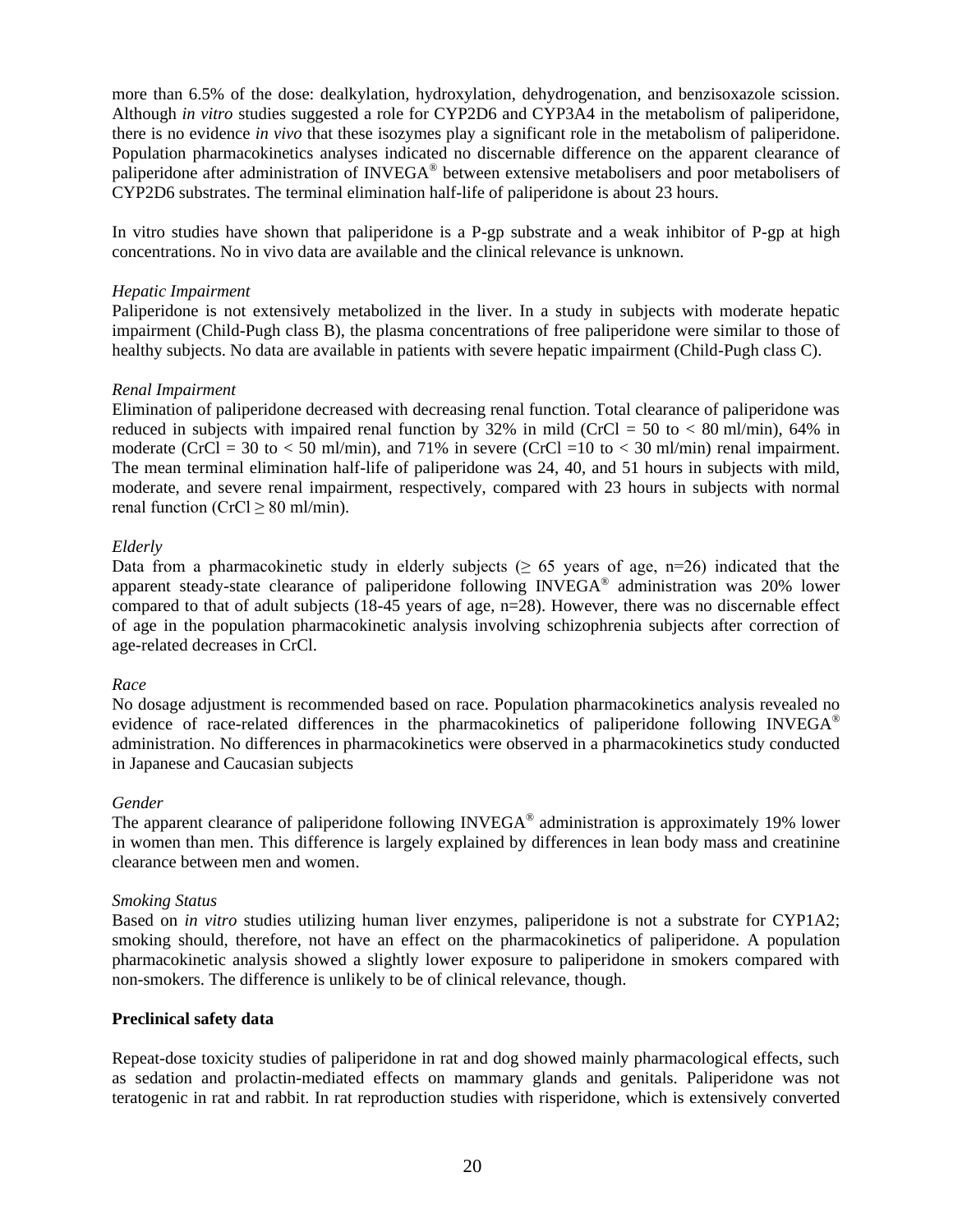to paliperidone in rats and humans, adverse effects were seen on the birth weight and survival of the offspring. Other dopamine antagonists, when administered to pregnant animals, have caused negative effects on learning and motor development in the offspring. Paliperidone was not genotoxic in a battery of tests. In oral carcinogenicity studies of risperidone in rats and mice, increases in pituitary gland adenomas (mouse), endocrine pancreas adenomas (rat), and mammary gland adenomas (both species) were seen. These tumors can be related to prolonged dopamine D2 antagonism and hyperprolactinemia. The relevance of these tumor findings in rodents in terms of human risk is unknown.

# **PHARMACEUTICAL PARTICULARS**

# **List of excipients**

*For the 3 mg tablet:*

Coated tablet core:

Butyl hydroxytoluene E321, Cellulose acetate, Ferric oxide (yellow) E172, Ferric oxide (red) E172, Hydroxyethyl cellulose, Polyethylene glycol 3350, Polyethylene oxide 200K, Polyethylene oxide 7000K, Povidone (K29-32), Sodium chloride, Stearic acid

Colour overcoat: Carnauba wax, Hypromellose, Lactose monohydrate, Titanium dioxide E171, Triacetin

Printing ink: Hypromellose, Iron oxide (black) E172, Propylene glycol

*For the 6 mg tablet:*

Coated tablet core:

Butyl hydroxytoluene E321, Cellulose acetate, Ferric oxide (red) E172, Hydroxyethyl cellulose, Polyethylene glycol 3350, Polyethylene oxide 200K, Polyethylene oxide 7000K, Povidone (K29-32), Sodium chloride, Stearic acid

Colour overcoat: Carnauba wax, Ferric oxide (yellow) E172, Ferric oxide (red) E172, Hypromellose, Polyethylene glycol 400, Titanium dioxide E171

Printing ink: Hypromellose, Iron oxide (black) E172, Propylene glycol

# *For the 9 mg tablet:*

# Coated tablet core:

Butyl hydroxytoluene E321, Cellulose acetate, Ferric oxide (red) E172, Hydroxyethyl cellulose, Iron oxide (black) E172, Polyethylene glycol 3350, Polyethylene oxide 200K, Polyethylene oxide 7000K, Povidone (K29-32), Sodium chloride, Stearic acid

# Colour overcoat:

Carnauba wax, Ferric oxide (red) E172, Hypromellose, Polyethylene glycol 400, Titanium dioxide E171

Printing ink: Hypromellose, Iron oxide (black) E172, Propylene glycol

# **Incompatibilities**

Not applicable